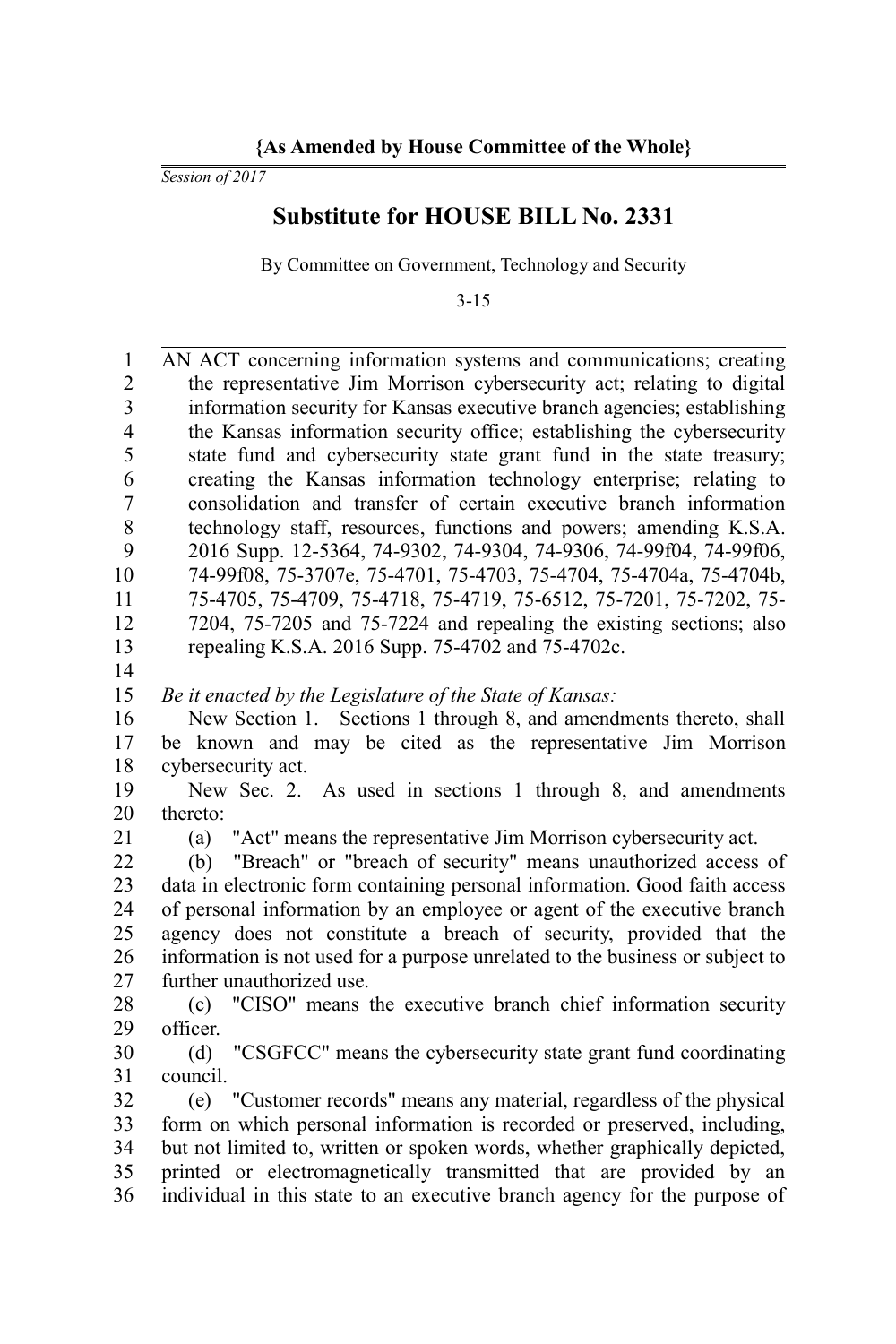purchasing or leasing a product or obtaining a service. 1

(f) "Cybersecurity" is the body of technologies, processes and practices designed to protect networks, computers, programs and data from attack, damage or unauthorized access. 2 3 4

(g) "Data in electronic form" means any data stored electronically or digitally on any computer system or other database and includes recordable tapes and other mass storage devices. 5 6 7

(h) "Executive branch agency" means any agency in the executive branch of the state of Kansas, but does not include elected office agencies**{, the Kansas public employees retirement system}** or regents' institutions. 8 9 10 11

(i) "Local governmental entity" means any department, division, bureau, commission, regional planning agency, board, district, authority, agency or other instrumentality of this state that acquires, maintains, stores or uses data in electronic form containing personal information. 12 13 14 15

16

(j) (1) "Personal information" means either of the following:

(A) An individual's first name or first initial and last name, in combination with at least one of the following data elements for that individual: 17 18 19

20

(i) Social security number;

(ii) drivers' license or identification card number, passport number, military identification number or other similar number issued on a government document used to verify identity; 21 22 23

(iii) financial account number or credit or debit card number, in combination with any security code, access code or password that is necessary to permit access to an individual's financial account; 24  $25$ 26

(iv) any information regarding an individual's medical history, mental or physical condition or medical treatment or diagnosis by a health care professional; or 27 28 29

(v) an individual's health insurance policy number or subscriber identification number and any unique identifier used by a health insurer to identify the individual; or 30 31 32

(B) a user name or e-mail address, in combination with a password or security question and answer that would permit access to an online account. 33 34 35

36

(2) Personal information does not include information:

(A) About an individual that has been made publicly available by a federal, state or local governmental entity; or 37 38

(B) that is encrypted, secured or modified by any other method or technology that removes elements that personally identify an individual or that otherwise renders the information unusable. 39 40 41

New Sec. 3. (a) There is hereby established within and as a part of the Kansas information technology enterprise the position of executive branch 42 43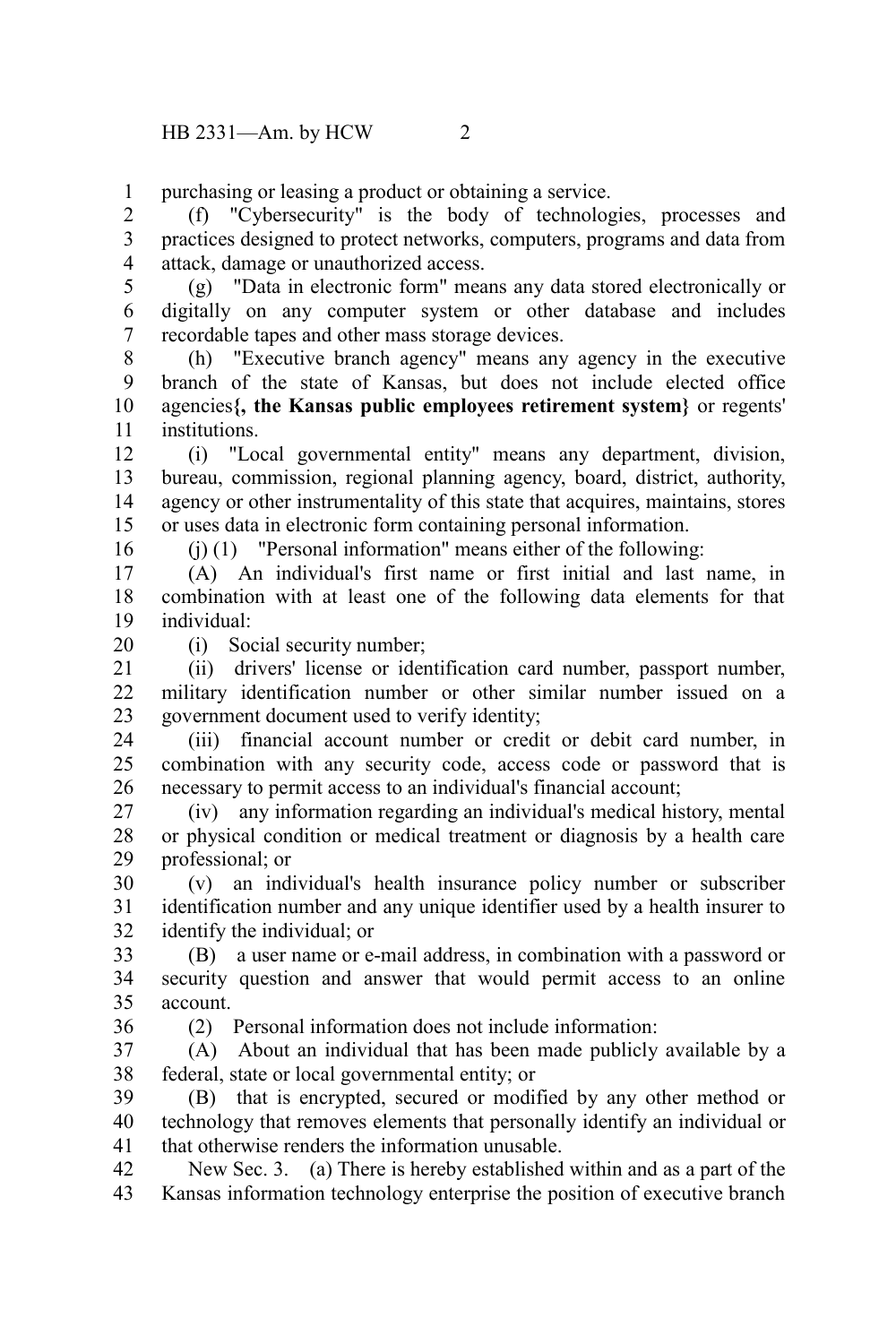chief information security officer. The CISO shall be in the unclassified service under the Kansas civil service act, shall be appointed by the governor and shall receive compensation in an amount fixed by the governor. 1  $\mathcal{L}$ 3 4

(b) The CISO shall: 5

6 7

25

(1) Report to the executive chief information technology officer;

(2) serve as the state's CISO;

(3) serve as the executive branch chief cybersecurity strategist and authority on policies, compliance, procedures, guidance and technologies impacting executive branch agency cybersecurity programs; 8 9 10

(4) ensure cybersecurity training programs are provided for executive branch agencies; 11 12

(5) ensure compliance with local policy and applicable regulatory authority for background investigations of personnel resources assigned in support of executive branch agencies; 13 14 15

(6) ensure compliance with cybersecurity policies established by the Kansas information technology executive council pursuant to K.S.A. 2016 Supp. 75-7203, and amendments thereto, as well as applicable federal standards for resources assigned or provided; 16 17 18 19

(7) ensure Kansas information security office personnel resources assigned to executive branch agencies are protected from retribution for reporting violations; 20 21 22

(8) coordinate cybersecurity efforts between executive branch agencies, state information resources and local governmental entities; 23 24

(9) have authority to:

(A) Oversee executive branch agency cybersecurity plans for information technology projects; 26 27

(B) halt executive branch agency information technology projects or information systems that are not compliant with approved cybersecurity plans; 28 29 30

(C) conduct ad hoc security assessments of executive branch agency information systems and internal information technology operating environments; 31 32 33

(D) suspend public access to executive branch agency information resources where compromise of restricted use information or computer resources has occurred or is likely to occur as the result of an identified high risk vulnerability or threat; 34 35 36 37

(E) disburse state cybersecurity funds and cybersecurity state grant funds; and 38 39

(F) hire, promote, suspend, demote, discipline and dismiss all executive branch cybersecurity positions; and 40 41

(10) perform such other functions and duties as provided by law and as directed by the executive chief information technology officer or the 42 43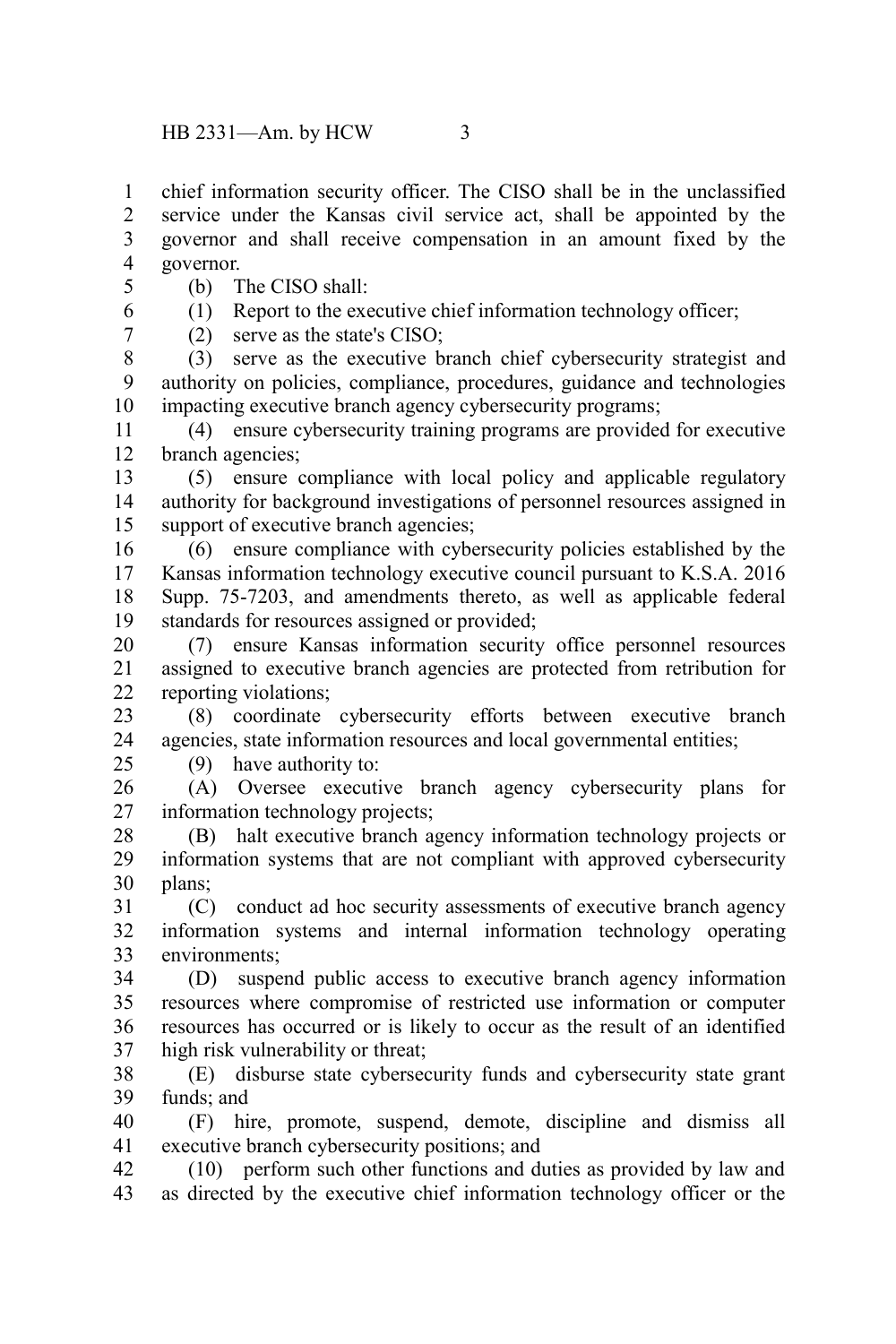governor. 1

(c) The CISO shall adopt rules and regulations pertaining to the following areas: 2 3

(1) Development of a standard cybersecurity rating method for agencies and the state of Kansas. In developing this standard, the CISO shall utilize, to the extent practicable, the cybersecurity framework developed by the national institute of standards and technology; and 4 5 6 7

(2) providing for a process by which agencies can appeal security determinations made by the CISO. 8 9

(d) (1) The CISO shall submit an annual report to the house general government budget committee, the house government, technology and security committee, the senate ways and means committee, the joint committee on Kansas security and the joint committee on information technology, or their successor committees. 10 11 12 13 14

15

(2) Such report shall include:

(A) A projected budget for the upcoming three fiscal years with project goals; 16 17

(B) a description of expenditures made from cybersecurity funds in the most recent fiscal year; 18 19

(C) the status of ongoing cybersecurity plans and projects;

(D) strategic planning goals or objectives met during the most recent fiscal year; 21 22

23 24

20

(E) the results of agency security assessments; and

(F) training provided to state employees.

(3) The provisions of subsection  $(d)(2)(D)$  through  $(F)$  shall expire on July 1, 2020, unless the legislature reviews and reenacts these provisions prior to July 1, 2020. 25 26 27

New Sec. 4. (a) There is hereby established within and as a part of the office of information technology services the Kansas information security office. The Kansas information security office shall be administered by the CISO and be staffed appropriately to effect the provisions of the representative Jim Morrison cybersecurity act. 28 29 30 31 32

(b) For the purpose of preparing the governor's budget report and related legislative measures submitted to the legislature, the Kansas information security office, established in this section, shall be considered a separate state agency and shall be titled for such purpose as the "Kansas information security office." The budget estimates and requests of such office shall be presented as from a state agency separate from the department of administration, and such separation shall be maintained in the budget documents and reports prepared by the director of the budget and the governor, or either of them, including all related legislative reports and measures submitted to the legislature. 33 34 35 36 37 38 39 40 41 42

(c) Under direction of the CISO, the Kansas information security 43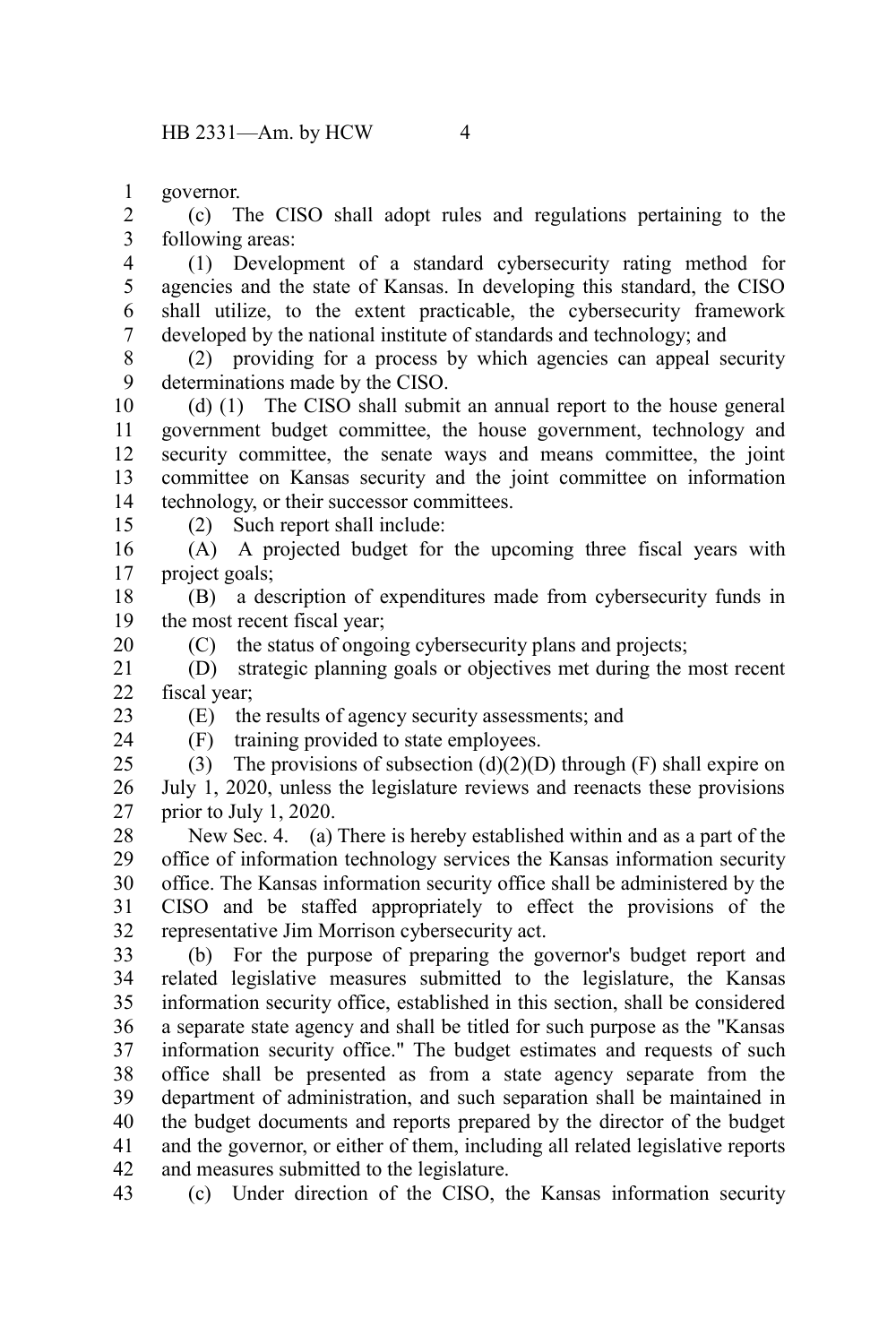office shall perform the following functions for executive branch agencies, unless otherwise stated: 1  $\mathcal{L}$ 

3

(1) Administer the representative Jim Morrison cybersecurity act;

- (2) assist in developing, implementing and monitoring strategic and comprehensive information security risk-management programs; 4 5
- (3) facilitate information security governance, including the formation of an information security steering committee or advisory board; 6 7
- (4) create and manage a unified and flexible control framework to integrate and normalize requirements resulting from global laws, standards and regulations; 8 9 10

(5) facilitate a metrics, logging and reporting framework to measure the efficiency and effectiveness of the state information security programs; 11 12

(6) provide strategic risk guidance for information technology projects, including the evaluation and recommendation of technical controls; 13 14 15

(7) ensure that security programs and all technology solutions offered by vendors to the state are in compliance with relevant laws, rules and regulations and policies; 16 17 18

(8) coordinate the use of external resources involved in information security programs, including, but not limited to, interviewing, negotiating contracts and fees and managing external resources; 19 20 21

(9) interact with related disciplines through committees to ensure the consistent application of policies and standards across all technology projects, systems and services, including, but not limited to, privacy, risk management, compliance and business continuity management; 22 23 24 25

(10) liaise with external agencies, such as law enforcement and other advisory bodies as necessary, to ensure a strong security posture; 26 27

(11) assist in the development of effective disaster recovery policies and standards; 28 29

(12) assist in the development of implementation plans and procedures to ensure that business-critical services are recovered in a cybersecurity event; 30 31 32

(13) review and restructure, as necessary, current information technology security responsibilities pursuant to section 3, and amendments thereto; 33 34 35

(14) coordinate information technology security interests among regents' institutions, elected office agencies, the legislative branch, the judicial branch, other executive elected office state agencies and local government entities; and 36 37 38 39

(15) perform such other functions and duties as provided by law and as directed by the CISO. 40 41

New Sec. 5. (a) The cybersecurity state grant fund coordinating council is hereby established. The CSGFCC shall approve and monitor the 42 43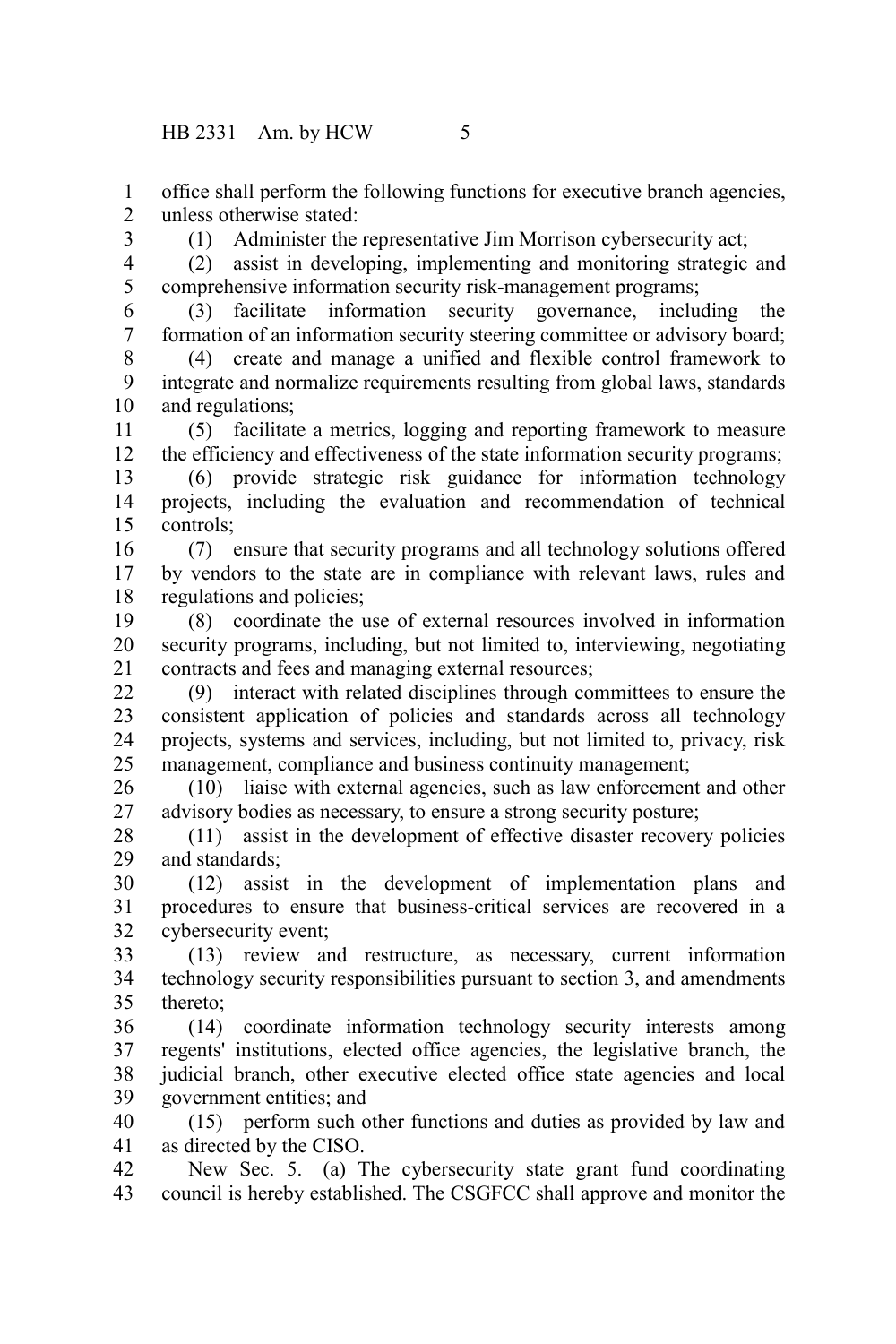delivery of state grant fund cybersecurity services, develop strategies for state grant fund cybersecurity initiatives and award available grant funds as prescribed in section 8, and amendments thereto. 1 2 3

4 5 (b) The CSGFCC shall be composed of: (1) The CISO, who shall serve as a permanent voting member; and

6

(2) the following members appointed by the governor:

(A) Two members representing information technology personnel from executive branch agencies; 7 8

(B) two members representing legal counsel from executive branch agencies; and 9 10

(C) one member representing financial personnel from executive branch agencies. 11 12

(c) After initial appointment, members appointed to this committee shall serve a term of three years, which shall expire on June 30 of the last year of such member's term. Appointed members are eligible for reappointment, but shall not serve longer than two successive three-year terms. All vacancies may be filled by appointment for the remainder of the unexpired term and any such appointed member may serve two additional three-year terms. 13 14 15 16 17 18 19

(d) The CISO shall serve as the chair of the CSGFCC, and shall:

(A) Serve as the coordinator of cybersecurity state grant fund services and initiatives in the state; 21 22

(B) implement statewide cybersecurity state grant fund service planning; 23 24

(C) have authority to administer any cybersecurity state grant fund service as adopted by the council; 25 26

27

20

28

(D) serve subject to the direction of the council; (E) ensure that policies adopted by the council are carried out;

29

(F) preside over all meetings of the council; and

30

(G) assist the council in effectuating the provisions of this act.

(e) The CSGFCC is hereby authorized to adopt rules and regulations necessary to effectuate the provisions of section 8, and amendments thereto, including, but not limited to, creating a uniform reporting form designating how moneys have been spent by cybersecurity state grant fund recipients, setting standards for coordinating and purchasing equipment and recommending standards for training of grant recipient personnel. The chair of the council shall work with the council to develop rules and regulations necessary for the distribution of moneys in the cybersecurity state grant fund. The council shall work with the chair to carry out the provisions of section 8, and amendments thereto. 31 32 33 34 35 36 37 38 39 40

(f) Any action of the council pursuant to subsection (e) is subject to review in accordance with the Kansas judicial review act, K.S.A. 77-601 et seq., and amendments thereto. 41 42 43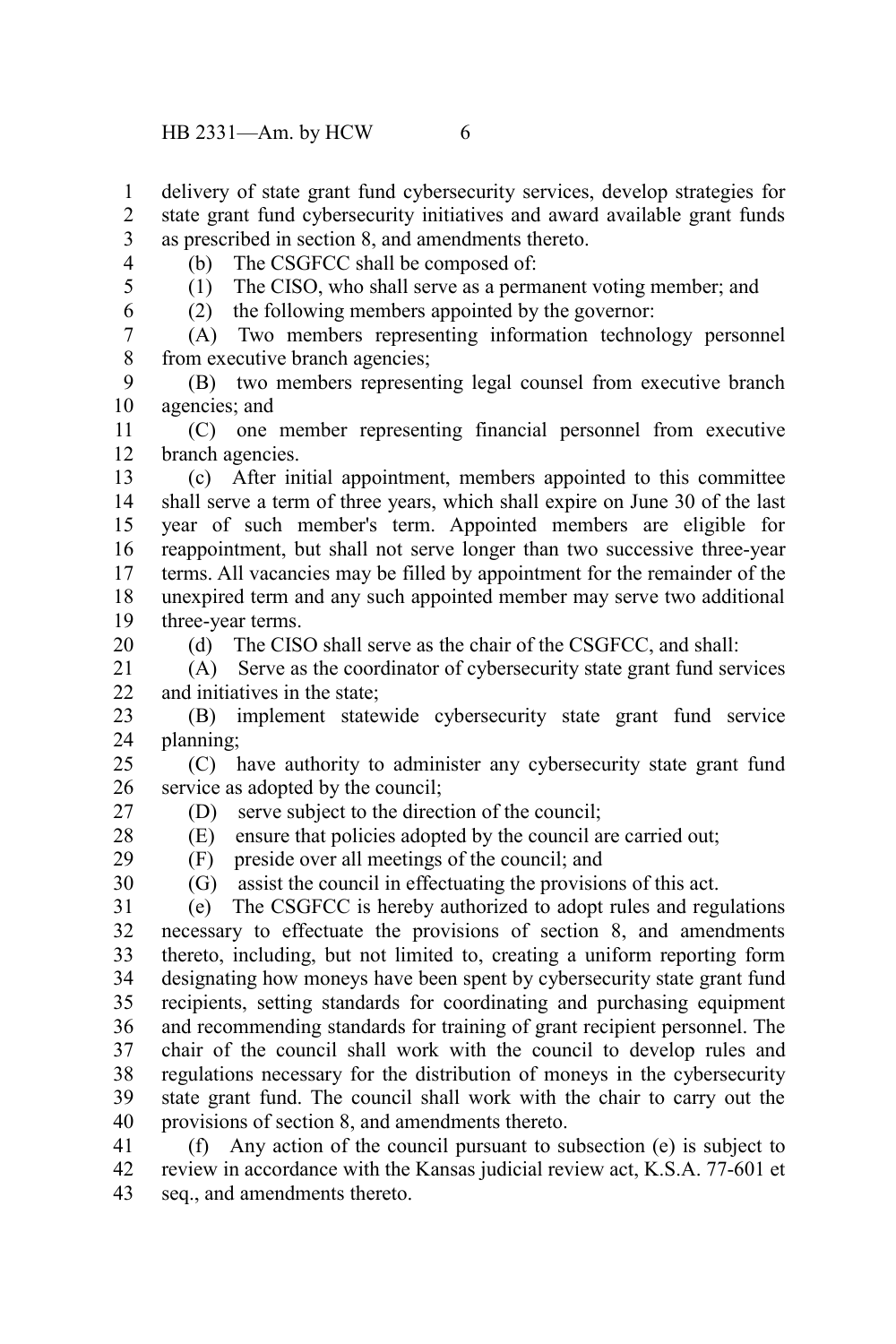New Sec. 6. (a) There is hereby established in the state treasury the cybersecurity state fund. All amounts received under this section shall be remitted to the state treasurer in accordance with the provisions of K.S.A. 75-4215, and amendments thereto. Upon receipt of each such remittance, the state treasurer shall deposit the entire amount in the state treasury to the credit of the cybersecurity state fund, which shall be administered by the CISO. 1 2 3 4 5 6 7

(b) On June 30 of each year, any unencumbered balance in the cybersecurity state fund that is not required for expenditures during the ensuing fiscal year may be transferred by the director of accounts and reports from the cybersecurity state fund to the cybersecurity state grant fund established by section 7, and amendments thereto. If the director of accounts and reports transfers any funds pursuant to this subsection, the director shall transmit a copy of such transfer to the director of legislative research and the director of the budget. 8 9 10 11 12 13 14 15

(c) All payments and disbursements from the cybersecurity state fund shall be made in accordance with appropriation acts upon warrants of the director of accounts and reports issued pursuant to vouchers approved by the CISO or designee of the CISO. 16 17 18 19

(d) On or before the  $10<sup>th</sup>$  day of each month, the director of accounts and reports shall transfer from the state general fund to the cybersecurity state fund interest earnings based on: (1) The average daily balance of moneys in the cybersecurity state fund for the preceding month; and (2) the net earnings rate of the pooled money investment portfolio for the preceding month. 20 21 22 23 24 25

(e) On July 1, 2017, the chief executive information technology officer shall certify to the director of accounts and reports all unobligated funds remaining in the office of information technology services special revenue funds that are designated by the chief executive information technology officer as cybersecurity fee moneys. Upon receipt of such certification, the director of accounts and reports shall transfer such moneys from the special revenue fund or funds to the cybersecurity state fund. At the same time as the chief executive information technology officer transmits each such certification to the director of accounts and reports, such officer shall transmit a copy of such certification to the director of legislative research and the director of the budget. 26 27 28 29 30 31 32 33 34 35 36

New Sec. 7. (a) There is hereby established in the state treasury the cybersecurity state grant fund. All amounts received under this section shall be remitted to the state treasurer in accordance with the provisions of K.S.A. 75-4215, and amendments thereto. Upon receipt of each such remittance, the state treasurer shall deposit the entire amount in the state treasury to the credit of the cybersecurity state grant fund, which shall be administered by the CISO. 37 38 39 40 41 42 43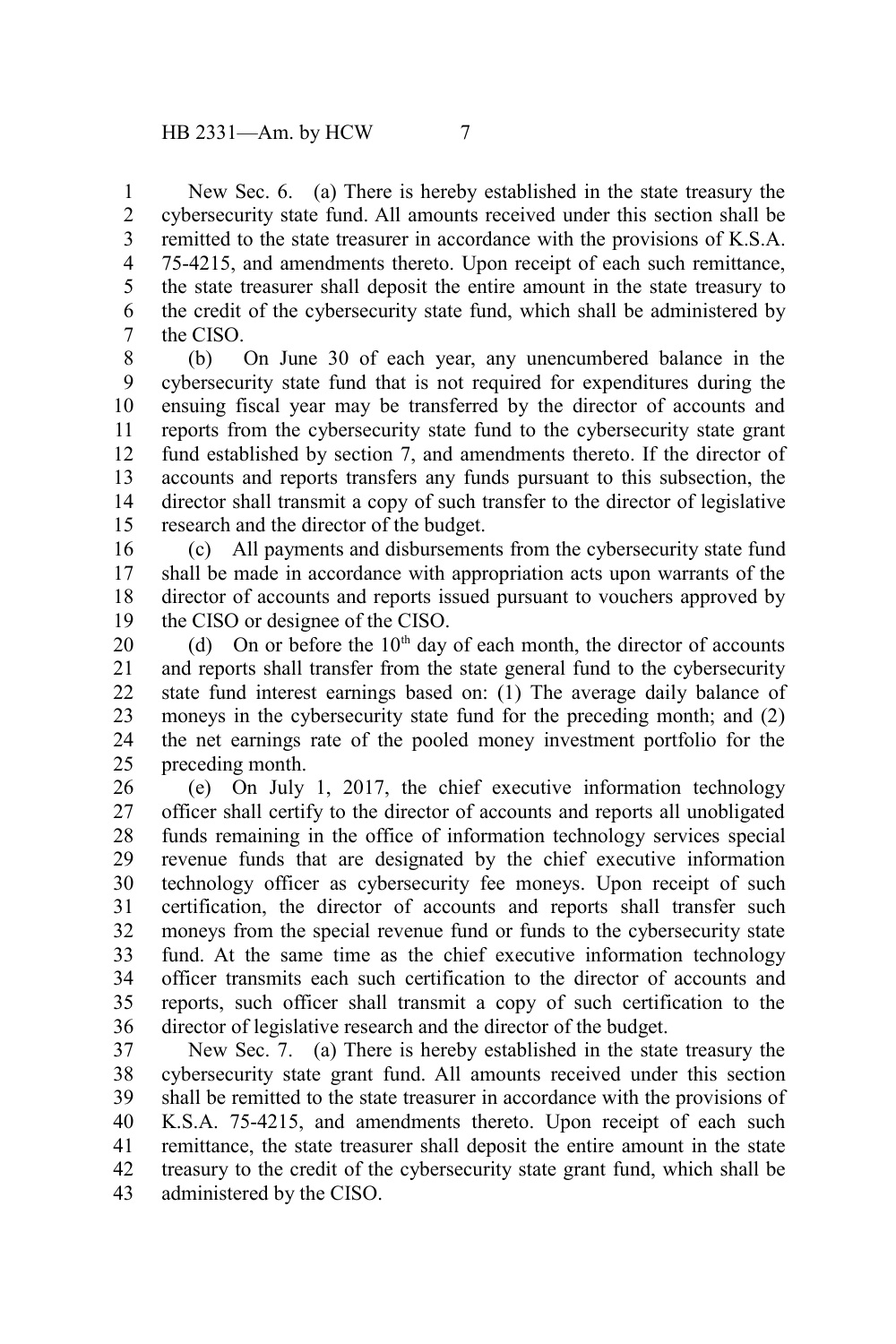(b) All payments and disbursements from the fund shall be made in accordance with appropriation acts upon warrants of the director of accounts and reports issued pursuant to vouchers approved by the CISO or the designee of the CISO. 1 2 3 4

(c) Except as provided further, during any fiscal year, the CISO shall maintain a balance in the cybersecurity state grant fund of not less than \$10,000,000. The CISO may approve vouchers for expenditures of the cybersecurity state grant fund that result in the balance of such fund being less than \$10,000,000 if the CISO determines such funds are necessary to respond to a cybersecurity breach. 5 6 7 8 9 10

(d) On or before the  $10<sup>th</sup>$  day of each month, the director of accounts and reports shall transfer from the state general fund to the cybersecurity state grant fund interest earnings based on: (1) The average daily balance of moneys in the cybersecurity state grant fund for the preceding month; and (2) the net earnings rate of the pooled money investment portfolio for the preceding month. 11 12 13 14 15 16

New Sec. 8. (a) The moneys of the cybersecurity state fund and the cybersecurity state grant fund shall be used only for necessary and reasonable costs incurred or to be incurred by the Kansas information security office for the: 17 18 19 20

(1) Implementation and delivery of cybersecurity services;

(2) purchase, maintenance and license fees for cybersecurity and supporting equipment, software and upgrades;  $22$ 23

24

21

(3) training of personnel;

(4) installation, service establishment, start-up charges and monthly recurring charges billed by service suppliers; 25 26

(5) capital improvements and equipment or other physical enhancements to the cybersecurity program; 27 28

(6) projects involving the development and implementation of cybersecurity services; 29 30 31

(7) cybersecurity consolidation or cost-sharing projects;

(8) maintenance of adequate staffing, facilities and support services of the Kansas information security office; 32 33

(9) projects involving the development and implementation of cybersecurity services for local governmental entities; 34 35

(10) local governmental entities consolidation or cost-sharing cybersecurity projects; 36 37

(11) promotion of cybersecurity education;

(12) development and implementation of a cybersecurity scholarship program; and 39 40

41

38

(13) cybersecurity self-insurance.

(b) If the CSGFCC, based upon information obtained from the Kansas information security office reports, or an audit of the Kansas 42 43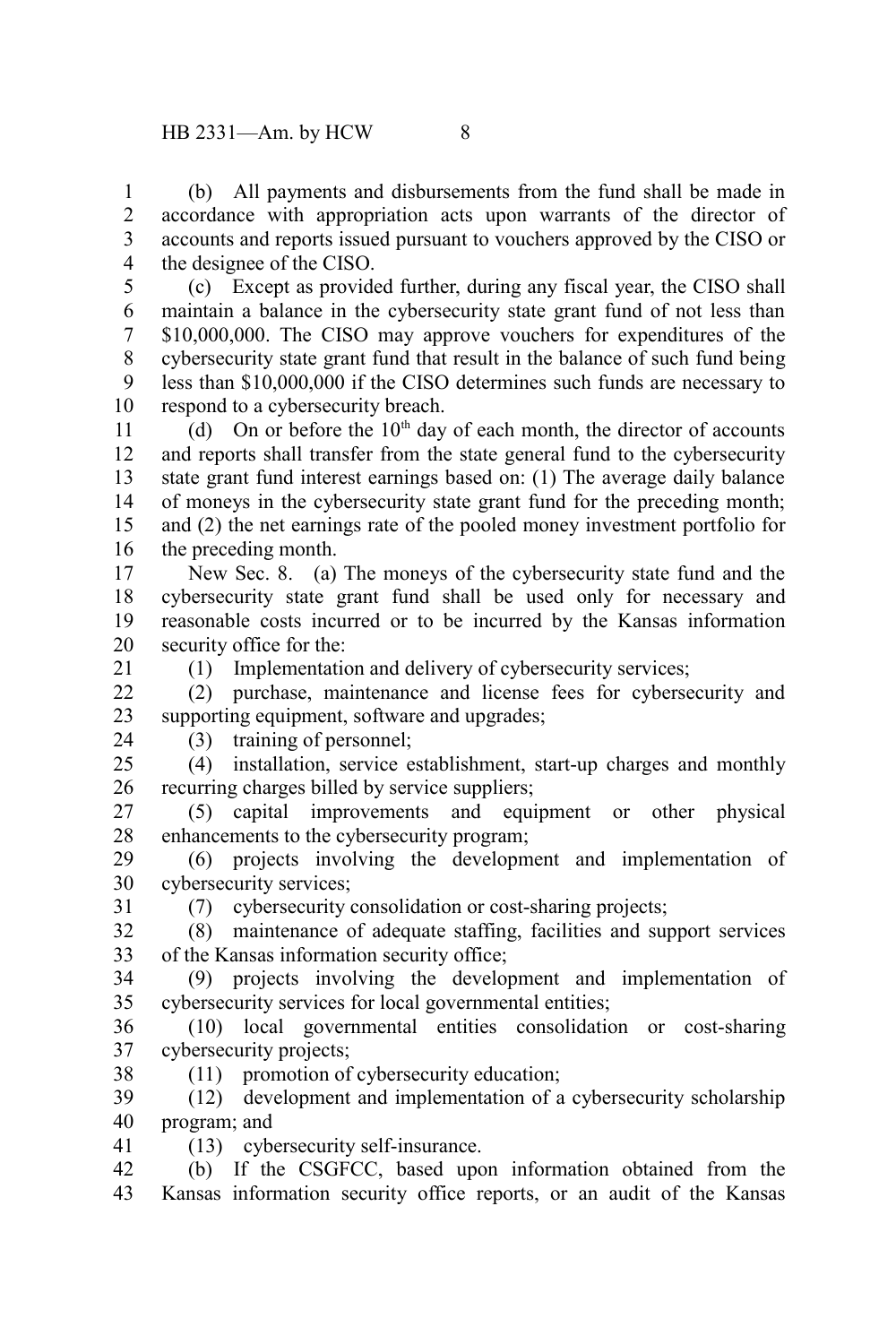information security office determines, that a local governmental entity has used any state cybersecurity fund moneys for any purposes other than those authorized in this act, the local governmental entity shall repay all such funds used for any unauthorized purposes, plus 10% for deposit in the cybersecurity state grant fund. No such repayment of cybersecurity funds shall be imposed pursuant to this section, except upon the written order of the council. Such order shall state the unauthorized purposes for which the funds were used, the amount of funds to be repaid and the right of the local governmental entity to appeal to a hearing before the council. The local governmental entity may, within 15 days after service of the order pursuant to K.S.A. 77-531, and amendments thereto, make a written request to the council for a hearing. Orders of the council under this subsection and hearings shall be subject to the provisions of the Kansas administrative procedure act, K.S.A. 77-501 et seq., and amendments thereto. Any action of the council pursuant to this subsection is subject to review in accordance with the Kansas judicial review act, K.S.A. 77-601 et seq., and amendments thereto. 1 2 3 4 5 6 7 8 9 10 11 12 13 14 15 16 17

(c) If the CSGFCC determines that the local governmental entity was working in good faith to use the cybersecurity funds for expenditures authorized by this act, no repayment of cybersecurity funds shall be required. 18 19 20 21

New Sec. 9. On the effective date of this act, the name of the office of information technology services is hereby changed to the Kansas information technology enterprise. All properties, moneys, appropriations, rights and authorities now vested in the office of information technology services shall be vested in the Kansas information technology enterprise. Whenever the title of the office of information technology services, or words of like effect, is referred to or designated by any statute, contract or other document, such reference or designation shall be deemed to apply to the Kansas information technology enterprise. 22 23 24 25 26 27 28 29 30

New Sec. 10. (a) (1) On and after the effective date of this act, all cabinet agencies shall be required to receive approval from the executive chief information technology officer for all information technology expenditures by the agency. On and after July 1, 2019, all executive branch agencies shall be required to receive approval from the executive chief information technology officer for all information technology expenditures by the agency. 31 32 33 34 35 36 37

(2) The heads of such agencies shall provide information to and cooperate with the executive chief information technology officer for the purpose of implementing and administering this section. 38 39 40

(b) (1) Agencies required to receive approval for information technology expenditures must submit requests to the Kansas information technology enterprise for all information technology projects on forms as 41 42 43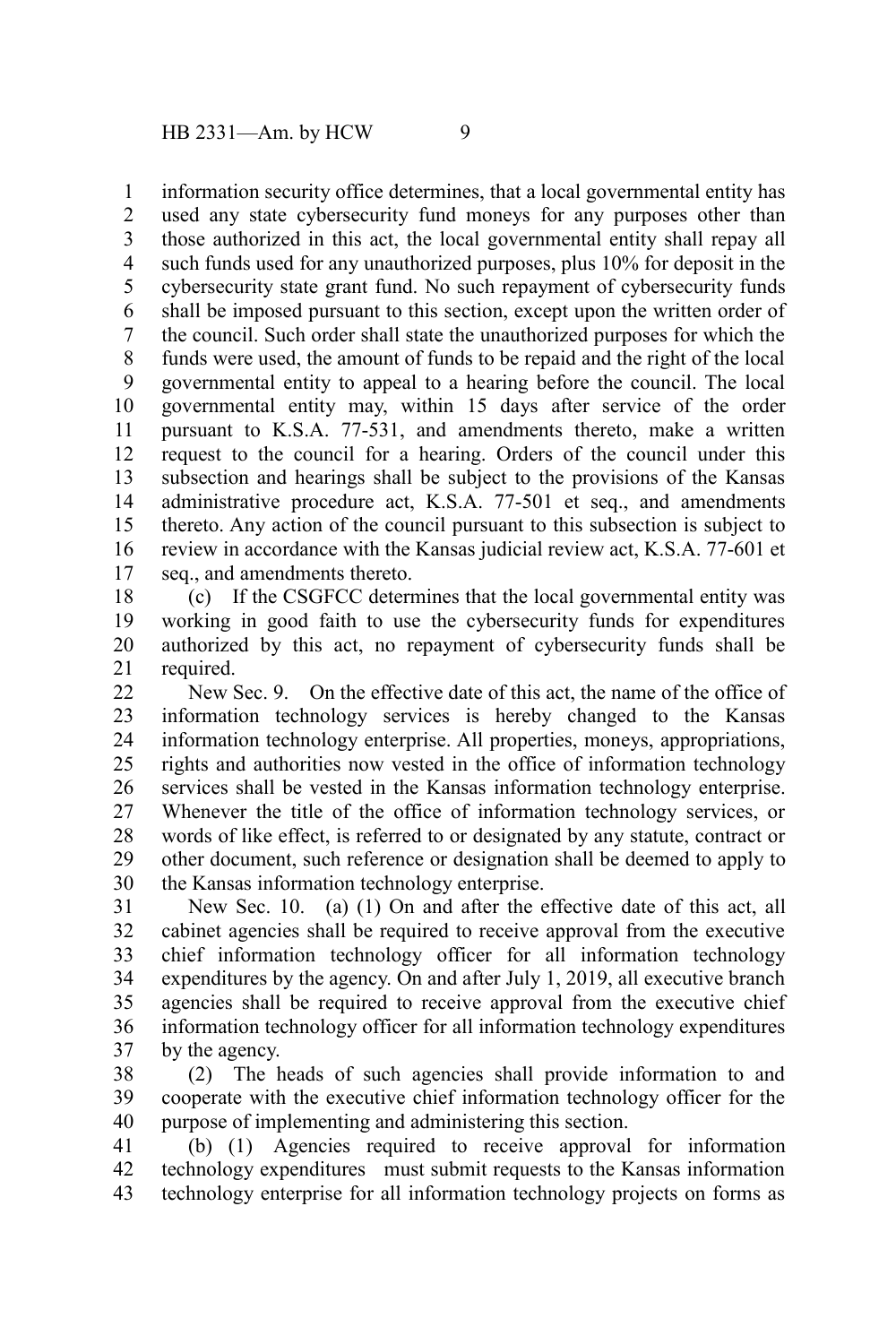required by the enterprise. The Kansas information technology enterprise shall evaluate such requests pursuant to rules and regulations adopted by the authority granted in K.S.A. 75-4703(b), and amendments thereto. 1 2 3

(2) Prior to submission of information technology project requests, agencies may request a project planning meeting with the Kansas information technology enterprise to identify important project issues, project schedules and prioritization, approval requirements and any other issues identified by the executive branch agency or the enterprise. 4 5 6 7 8

(c) On and after the effective date of this act, all officers and employees of cabinet agencies whose duties or functions for cabinet agencies concern information technology shall report directly to the executive chief information technology officer. On and after July 1, 2019, all other executive branch officers and employees whose duties or functions for executive branch agencies concern information technology shall report directly to the executive chief information technology officer. 9 10 11 12 13 14 15

New Sec. 11. (a) There is hereby created in the state treasury the Kansas information technology enterprise fund. All amounts received under this section shall be remitted to the state treasurer in accordance with the provisions of K.S.A. 75-4215, and amendments thereto. Upon receipt of each such remittance, the state treasurer shall deposit the entire amount into the state treasury to the credit of the Kansas information technology enterprise fund, which shall be administered by the executive chief information technology officer. 16 17 18 19 20 21 22 23

(b) (1) All payments and expenditures from the Kansas information technology enterprise fund shall be made in accordance with appropriation acts upon warrants of the director of accounts and reports issued pursuant to vouchers approved by the executive chief information technology officer or the officer's designee. 24 25 26 27 28

(2) Moneys in the Kansas information technology enterprise fund may be used to meet statewide information technology requirements, including, but not limited to: Project management, security, electronic mail, Kansas information technology enterprise expenses and any other information technology operations. 29 30 31 32 33

(c) The executive chief information officer shall compute the reasonably anticipated itemized costs of providing information technology services to executive branch agencies subject to this act. Any agency that is receiving the information technology services shall reimburse the Kansas information technology enterprise for such costs. Any such reimbursement collected by the Kansas information technology enterprise shall be credited to the Kansas information technology enterprise fund. Annually, on or before August 1, the executive chief information officer shall report to the joint committee on information technology the reasonably anticipated itemized costs of providing information technology 34 35 36 37 38 39 40 41 42 43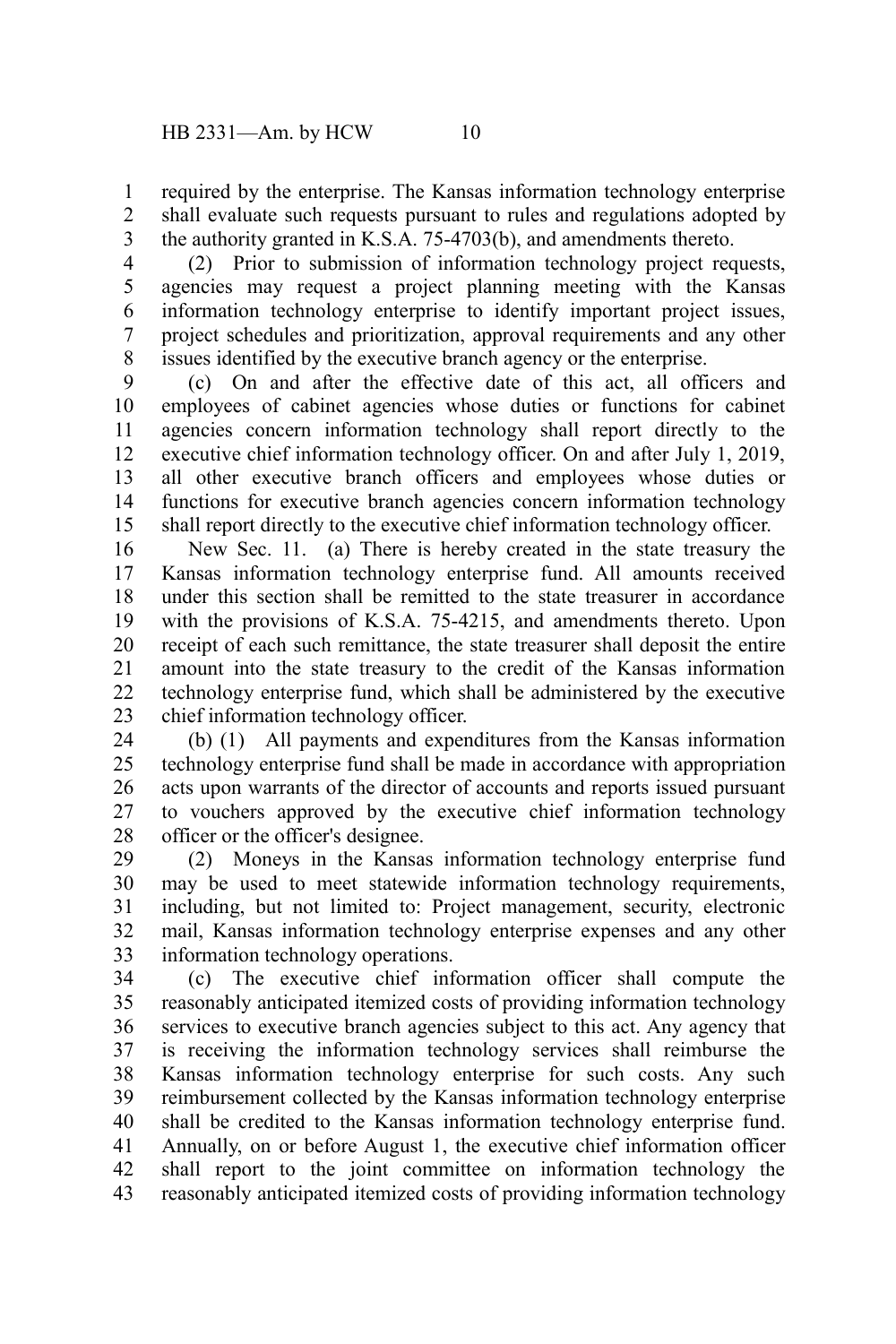services to executive branch agencies subject to this act. 1

(d) Nothing in sections 9 through 13, and amendments thereto, shall be construed to impair any existing contracts, leases or agreements entered into before July 1, 2017. 2 3 4

New Sec. 12. (a) The Kansas information technology enterprise shall coordinate with the Kansas division of budget to develop and implement a plan to manage all information technology funding. Executive branch agencies shall cooperate with the executive chief information technology officer and the division of budget to identify information technology expenses, contracts, projects, resources and payment sources. 5 6 7 8 9 10

(b) Except as otherwise provided in sections 9 through 13, and amendments thereto, on July 1, 2018, officers and employees of cabinet agencies, and on July 1, 2020, officers and employees of all other executive branch agencies, who, immediately prior to such dates, were engaged in the performance of powers, duties or functions for such agencies concerning information technology, that are transferred by this act, or who become a part of the Kansas information technology enterprise, or the powers, duties and functions which are transferred to the Kansas information technology enterprise, and who, in the opinion of the executive chief information technology officer, are necessary to perform the powers, duties and functions of the Kansas information technology enterprise, shall be transferred to, and shall become officers and employees of the Kansas information technology enterprise. Any such officer or employee shall retain all retirement benefits and all rights of civil service that had accrued to or vested in such officer or employee prior to the effective date of this section. The service of each such officer and employee so transferred shall be deemed to have been continuous. All transfers and any abolition of personnel positions in the classified service under the Kansas civil service act shall be in accordance with civil service laws and any rules and regulations adopted thereunder. 11 12 13 14 15 16 17 18 19 20 21 22 23 24 25 26 27 28 29 30

(c) In the event any conflict arises as to the disposition, function or duty of any officer or employee referenced in subsection (b), or as a result of any abolition, transfer, attachment or change made by or under the authority of sections 9 through 13, and amendments thereto, such conflict shall be resolved by the governor, whose decision shall be final. 31 32 33 34 35

New Sec. 13. (a) There is hereby established the information technology advisory board which shall be attached to the Kansas information technology enterprise for administrative purposes. 36 37 38

(b) The membership of the information technology advisory board shall be composed of members appointed by state entities to represent their information technology interests and approved by the executive chief information technology office. The board shall have a minimum of four members representing cabinet agencies and a minimum of four members 39 40 41 42 43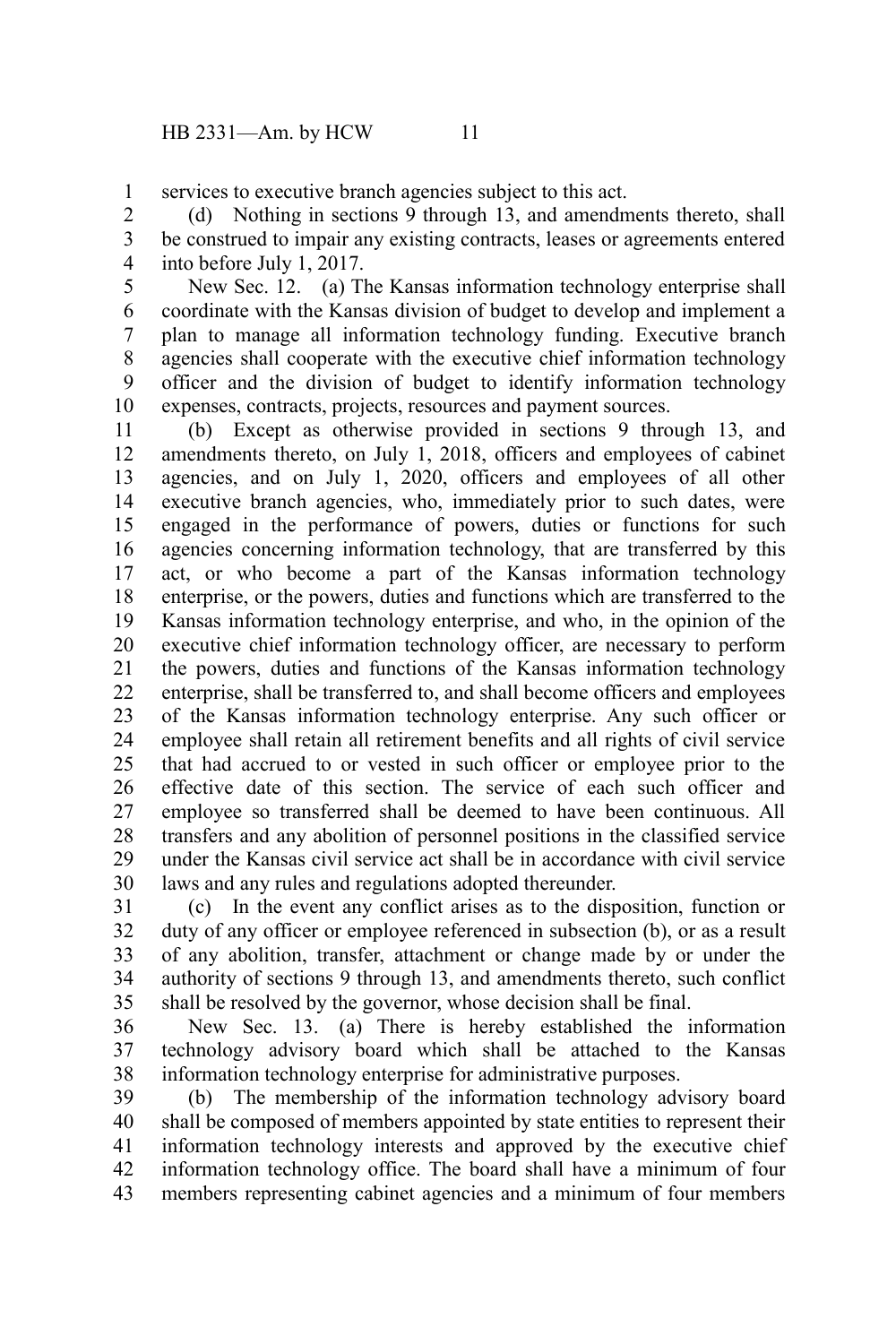representing other executive branch agencies. The executive chief information technology officer shall serve as chairperson of the board and may seek additional members from additional state entities, including, but not limited to, elected office agencies, regents' institutions, the legislative branch and the judicial branch. 1 2 3 4 5

6

(c) The information technology advisory board shall:

(1) Provide direction and coordination for the application of the state's information technology resources for all state agencies; 7 8

(2) receive reports from state agencies regarding the status of information technology projects and solicit feedback for improving such services; 9 10 11

(3) organize and direct technical advisory committees to address technology issues and resource management issues as necessary; 12 13

(4) review proposed programs and projects referred by chief information technology officers and make recommendations regarding the appropriateness of planning, technologies used, compliance with policy and standards and resource estimates; and 14 15 16 17

(5) address other information technology resource management issues at the request of the executive chief information technology officer or the information technology executive council and make recommendations thereon. 18 19 20 21

(d) The board shall meet regularly at least once every calendar quarter and special meetings may be called by the chairperson or by a majority of the board.  $22$ 23 24

Sec. 14. K.S.A. 2016 Supp. 12-5364 is hereby amended to read as follows: 12-5364. (a) (1) There is hereby created the 911 coordinating council which shall monitor the delivery of 911 services, develop strategies for future enhancements to the 911 system and distribute available grant funds to PSAPs. In as much as possible, the council shall include individuals with technical expertise regarding 911 systems, internet technology and GIS technology. 25 26 27 28 29 30 31

(2) The 911 coordinating council shall consist of 13 voting members to be appointed by the governor: Two members representing information technology personnel from government units; one member representing the Kansas sheriff's association; one member representing the Kansas association of chiefs of police; one member representing a fire chief; one member recommended by the adjutant general; one member recommended by the Kansas emergency medical services board; one member recommended by the Kansas commission for the deaf and hard of hearing; two members representing PSAPs located in counties with less than 75,000 in population; two members representing PSAPs located in counties with greater than 75,000 in population; and one member representing PSAPs without regard to size. At least two of the members 32 33 34 35 36 37 38 39 40 41 42 43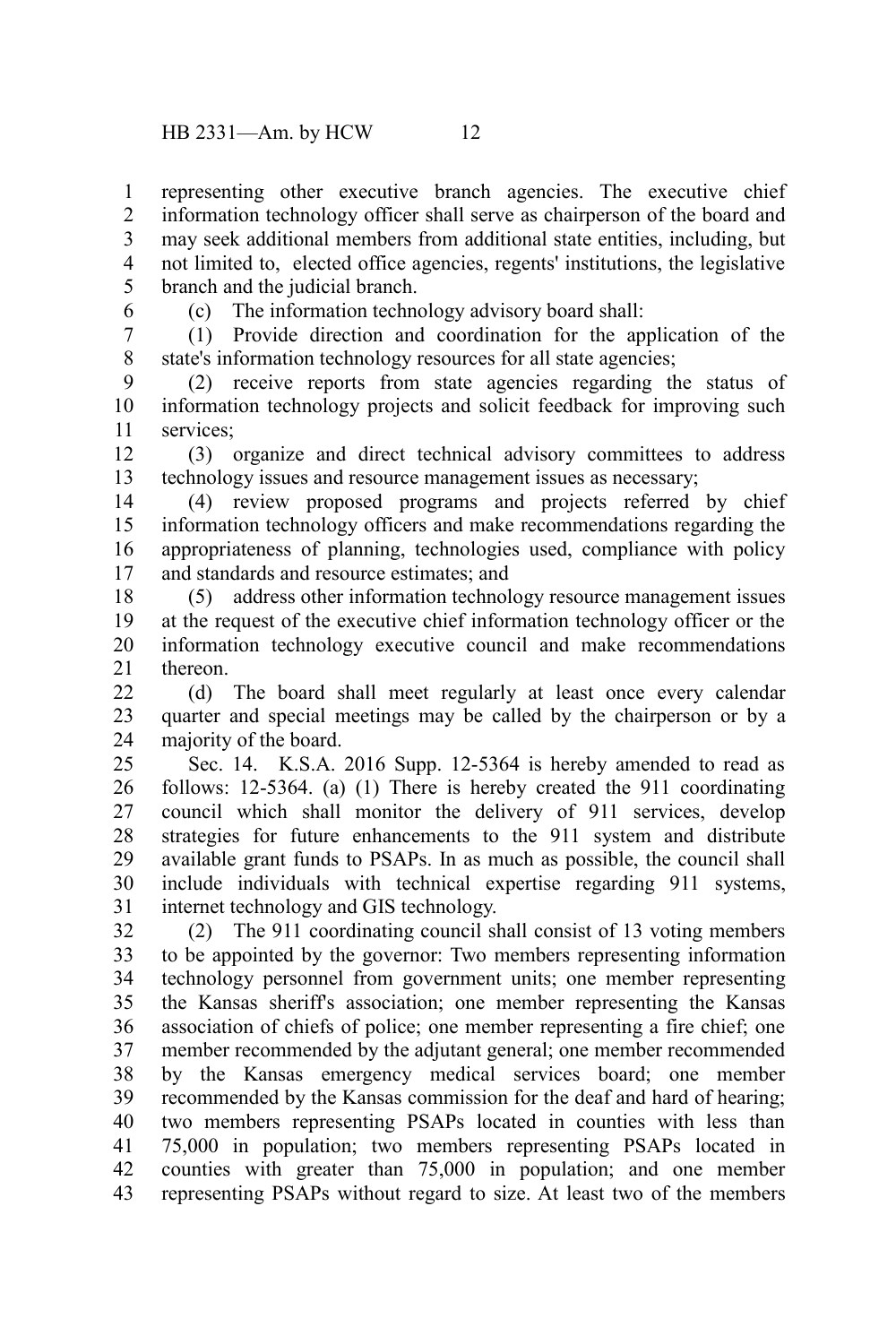representing PSAPs shall be administrators of a PSAP or have extensive prior 911 experience in Kansas. 1 2

(3) Other voting members of the 911 coordinating council shall include: One member of the Kansas house of representatives as appointed by the speaker of the house; one member of the Kansas house of representatives as appointed by the minority leader of the house; one member of the Kansas senate as appointed by the senate president; and one member of the Kansas senate as appointed by the senate minority leader. 3 4 5 6 7 8

(4) The 911 coordinating council shall also include nonvoting members to be appointed by the governor: One member representing rural telecommunications companies recommended by the Kansas rural independent telephone companies; one member representing incumbent local exchange carriers with over 50,000 access lines; one member representing large wireless providers; one member representing VoIP providers; one member recommended by the league of Kansas municipalities; one member recommended by the Kansas association of counties; one member recommended by the Kansas geographic information systems policy board; one member recommended by the Kansas office of information technology services *enterprise*; and one member, a Kansas resident, recommended by the Mid-America regional council. 9 10 11 12 13 14 15 16 17 18 19 20 21

(b) (1) Except as provided in subsection (b)(2) and (b)(3), the terms of office for voting members of the 911 coordinating council shall commence on the effective date of this act and shall be subject to reappointment every three years. No voting member shall serve longer than two successive three-year terms. A voting member appointed as a replacement for another voting member may finish the term of the predecessor and may serve two additional successive three-year terms.  $22$ 23 24 25 26 27 28

(2) The following members, whose terms began on the effective date of this act, shall serve initial terms as follows: 29 30

(A) One member representing information technology personnel from government units, one member recommended by the adjutant general, one member representing PSAPs located in counties with less than 75,000 in population and one member representing PSAPs located in counties with greater than 75,000 in population shall serve a term of two years; 31 32 33 34 35

(B) one member representing information technology personnel from government units, one member recommended by the Kansas emergency medical services board, one member representing PSAPs located in counties with less than 75,000 in population and one member representing PSAPs without regard to size shall serve a term of three years; and 36 37 38 39 40

(C) one member representing a fire chief, one member recommended by the Kansas commission for the deaf and hard of hearing, one member representing the Kansas association of chiefs of police and one member 41 42 43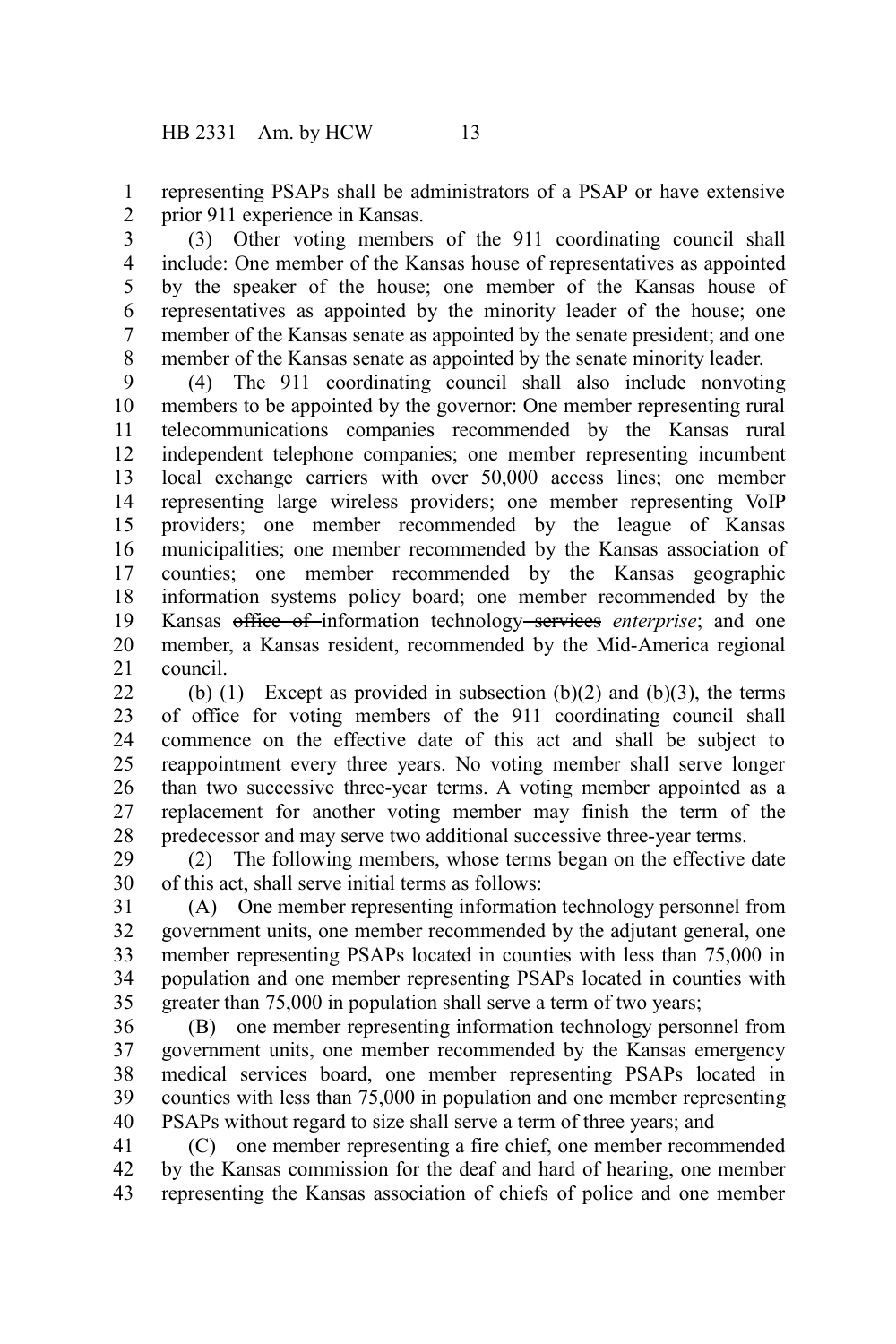representing PSAPs located in counties with greater than 75,000 in population shall serve a term of four years. 1 2

(3) The initial term for one member representing the Kansas sheriff's association shall begin on July 1, 2014, and be for a period of three years. 3 4

5 6

(4) The terms of members specified in this subsection shall expire on June 30 in the last year of such member's term.

(c) (1) The governor shall select the chair of the 911 coordinating council, who shall serve at the pleasure of the governor and have extensive prior 911 experience in Kansas. 7 8 9

(2) The chair shall serve as the coordinator of E-911 services and next generation 911 services in the state, implement statewide 911 planning, have the authority to sign all certifications required under 47 C.F.R. part 400 and administer the 911 federal grant fund and 911 state maintenance fund. The chair shall serve subject to the direction of the council and ensure that policies adopted by the council are carried out. The chair shall serve as the liaison between the council and the LCPA. The chair shall preside over all meetings of the council and assist the council in effectuating the provisions of this act. 10 11 12 13 14 15 16 17 18

(d) The 911 coordinating council, by an affirmative vote of nine voting members, shall select the local collection point administrator, pursuant to K.S.A. 2016 Supp. 12-5367, and amendments thereto, to collect 911 fees and to distribute such fees to PSAPs and to distribute 911 state grant fund moneys as directed by the council. The council shall adopt rules and regulations for the terms of the contract with the LCPA. All contract terms and conditions shall satisfy all contract requirements as established by the secretary of administration. The council shall determine the compensation of the LCPA who shall provide the council with any staffing necessary in carrying out the business of the council or effectuating the provisions of this act. The moneys used to reimburse these expenses shall be paid from the 911 state grant fund, pursuant to subsection (i). 19 20 21 22 23 24 25 26 27 28 29 30 31

(e) The 911 coordinating council is hereby authorized to adopt rules and regulations necessary to effectuate the provisions of this act, including, but not limited to, creating a uniform reporting form designating how moneys, including 911 fees, have been spent by the PSAPs, requiring service providers to notify the council pursuant to subsection (j), setting standards for coordinating and purchasing equipment, recommending standards for training of PSAP personnel and assessing civil penalties. The chair of the council shall work with the council to develop rules and regulations necessary for the distribution of moneys in the 911 federal grant fund. The council shall work with the chair to carry out the provisions of this act. Rules and regulations necessary to begin administration of this act shall be adopted by December 31, 2011. 32 33 34 35 36 37 38 39 40 41 42 43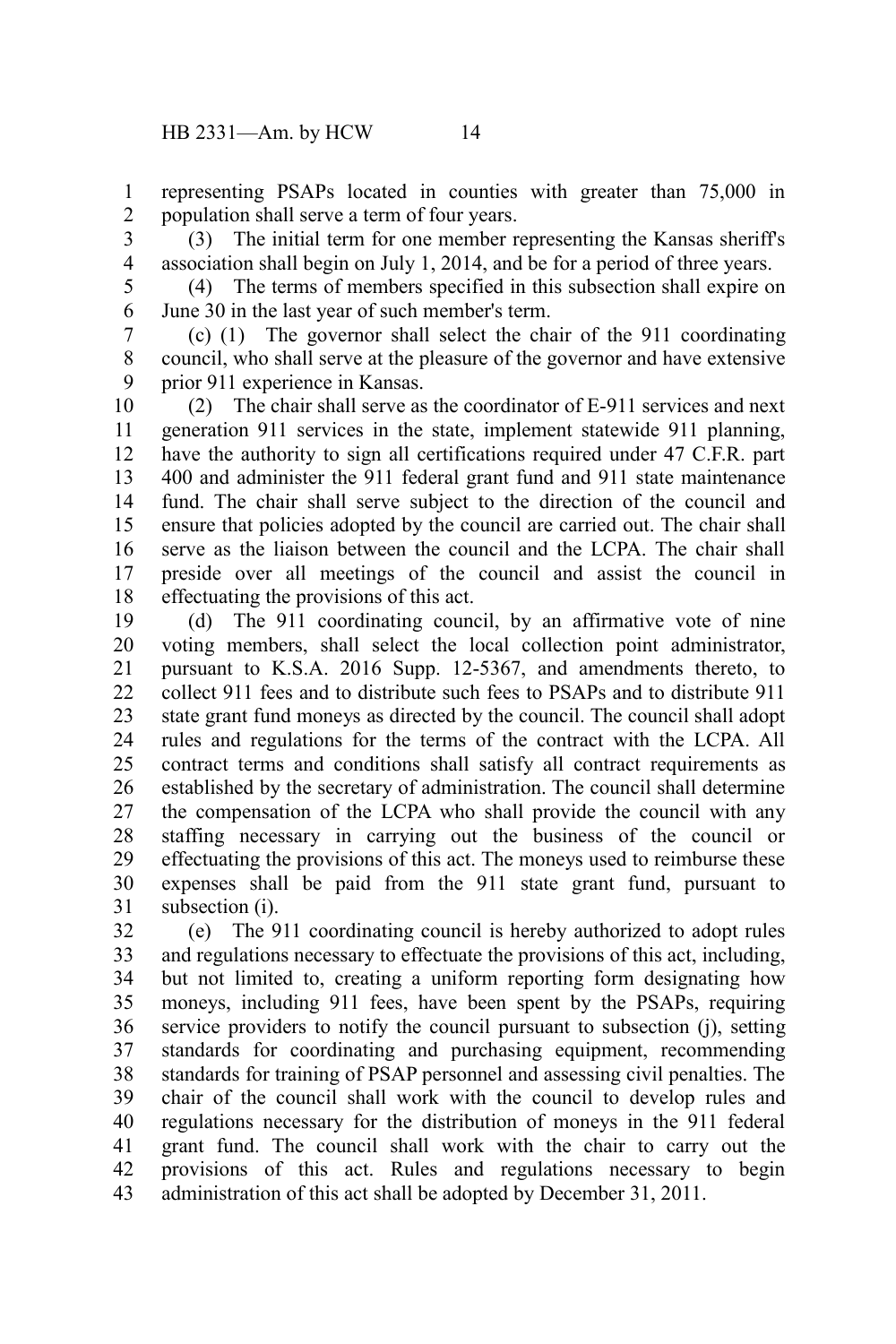(f) The council may, pursuant to rules and regulations, raise or lower the 911 fee upon a finding based on information submitted on the uniform reporting forms, that moneys generated by such fee are in excess of or below the costs required to operate PSAPs in the state. The council shall not set the 911 fee above \$.60. 1 2 3 4 5

(g) The council may appoint subcommittees as necessary to administer grants, oversee collection and distribution of moneys by the LCPA, develop technology standards, develop training recommendations and other issues as deemed necessary by the council. Subcommittees, if appointed, shall include members of the council and other persons as needed. 6 7 8 9 10 11

(h) The council may reimburse independent contractors or state agencies for expenses incurred in carrying out the business of the council, including salaries, that are directly attributable to effectuating the provisions of this act. The moneys used to reimburse these expenses shall be paid from the 911 state grant fund, pursuant to subsection (i). 12 13 14 15 16

(i) All expenses related to the council shall be paid from the 911 state grant fund. No more than 2.5% of the total receipts from providers and the department received by the LCPA shall be used to pay for such expenses. Members of the council and other persons appointed to subcommittees by the council may receive reimbursement for meals and travel expenses, but shall serve without other compensation with the exception of legislative members. 17 18 19 20 21 22 23

(j) Every provider shall submit contact information for the provider to the council prior to January 1, 2012. Any provider that has not previously provided wireless telecommunications service in this state shall submit contact information for the provider to the council within three months of first offering wireless telecommunications services in this state. 24 25 26 27 28

(k) Each PSAP shall file with the council, by March 1, 2012, and every March 1 thereafter, a report demonstrating how such PSAP has spent the moneys earned from the 911 fee during the preceding calendar year. The council shall designate the content and form of such report. 29 30 31 32

(l) The council, upon a finding that a provider has violated any provision of this act, may impose a civil penalty. No civil penalty shall be imposed pursuant to this section except upon the written order of the council. Such order shall state the violation, the penalty to be imposed and the right of such person to appeal to a hearing before the council. Any such person may, within 15 days after service of the order, make a written request to the council for a hearing thereon. Hearings under this subsection shall be conducted in accordance with the provisions of the Kansas administrative procedure act. 33 34 35 36 37 38 39 40 41

(m) Any action of the council pursuant to subsection (l) is subject to review in accordance with the Kansas judicial review act. 42 43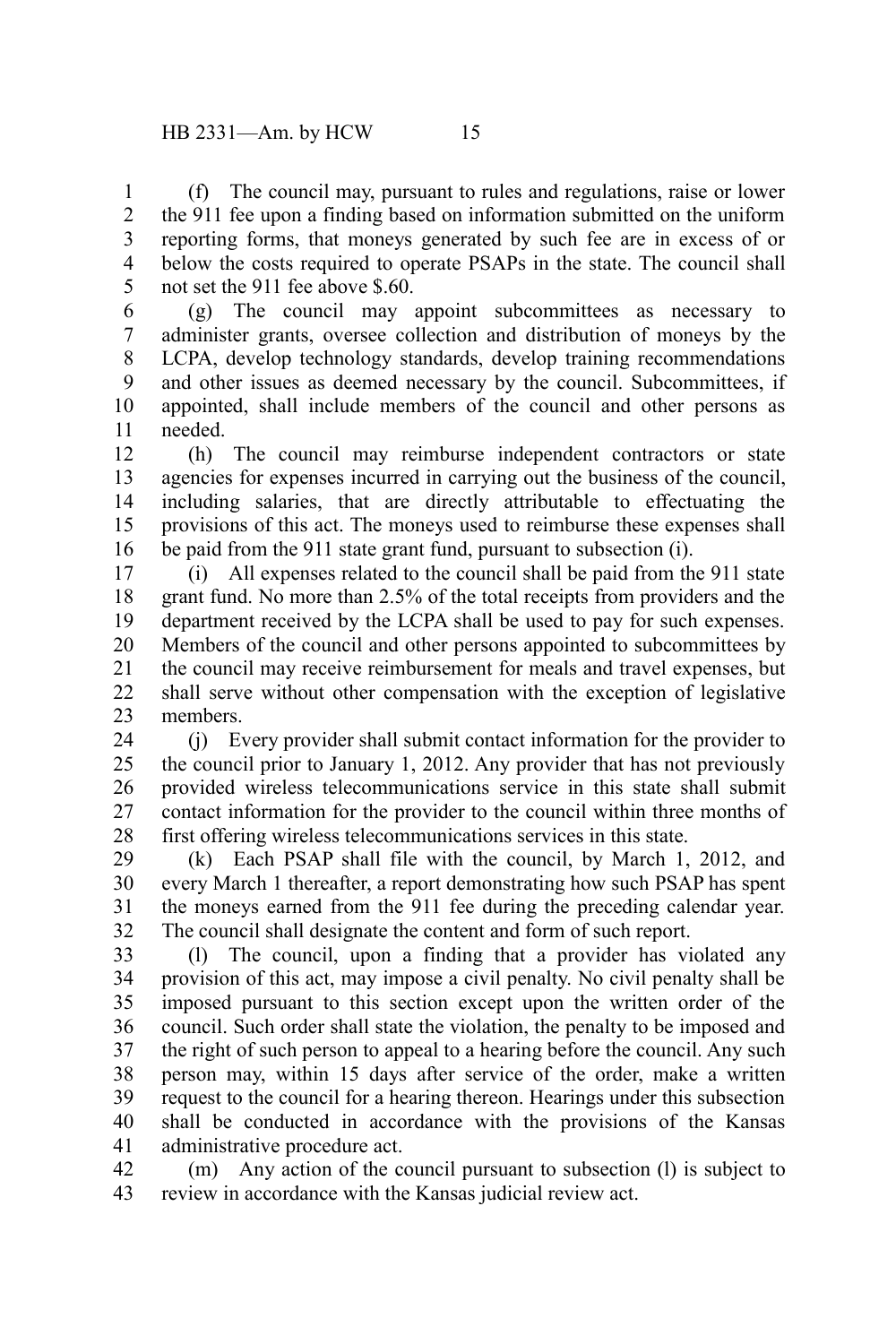(n) Any civil penalty recovered pursuant to this section shall be transferred to the LCPA for deposit in the 911 state grant fund. 1 2

(o) As long as the provider is working in good faith to comply with the provisions of this act, no civil penalty shall be imposed prior to January 1, 2013. 3 4 5

(p) The 911 coordinating council shall make an annual report, to include a detailed description of all expenditures made from 911 fees received by the PSAPs, to the house committee on *energy,* utilities and telecommunications and the senate committee on utilities. 6 7 8 9

Sec. 15. K.S.A. 2016 Supp. 74-9302 is hereby amended to read as follows: 74-9302. It shall be the purpose of INK to perform the following duties: 10 11 12

(a) Provide electronic access for members of the public to public information of agencies via a gateway service; 13 14

(b) develop a dial-in gateway or electronic network for access to public information; 15 16

17

(c) provide appropriate oversight of any network manager;

(d) explore ways and means of expanding the amount and kind of public information provided, increasing the utility of the public information provided and the form in which provided, expanding the base of users who access such public information and, where appropriate, implementing such changes; 18 19 20 21 22

(e) cooperate with the office of information technology services *Kansas information technology enterprise* in seeking to achieve the purposes of INK; 23 24 25

(f) explore technological ways and means of improving citizen and business access to public information and, where appropriate, implement such technological improvements; and 26 27 28

(g) explore options of expanding such network and its services to citizens and businesses by providing add-on services such as access to other for-profit information and databases and by providing electronic mail and calendaring to subscribers. 29 30 31 32

Sec. 16. K.S.A. 2016 Supp. 74-9304 is hereby amended to read as follows: 74-9304. (a) In order to achieve its purpose as provided in this act, INK shall: 33 34 35

(1) Serve in an advisory capacity to the secretary of administration, office of information technology services *Kansas information technology enterprise* and other state agencies regarding the provision of state data to the citizens and businesses of Kansas; 36 37 38 39

(2) seek advice from the general public, its subscribers, professional associations, academic groups and institutions and individuals with knowledge of and interest in areas of networking, electronic mail, public information access, gateway services, add-on services and electronic filing 40 41 42 43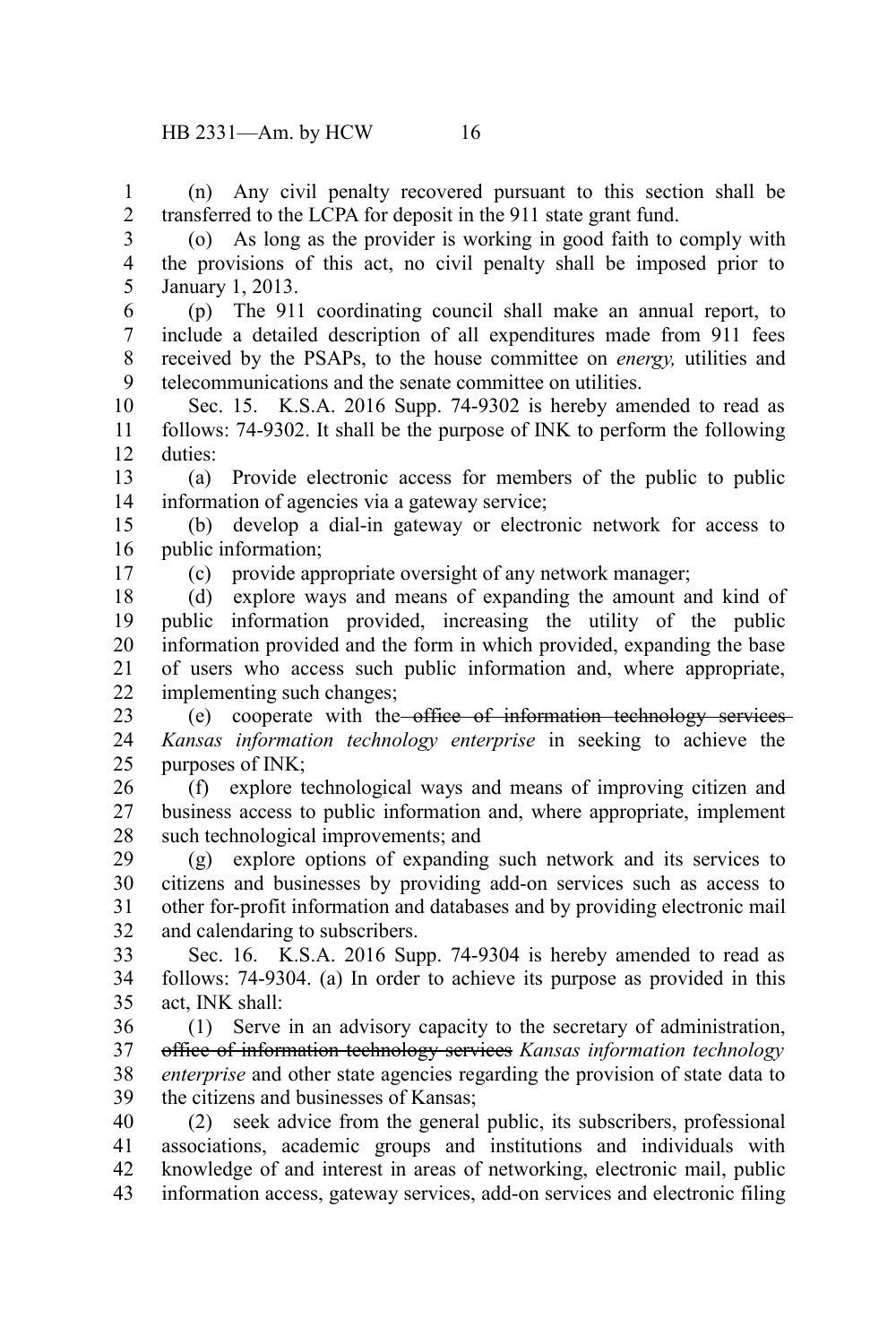of information; and 1

(3) develop charges for the services provided to subscribers, which include the actual costs of providing such services. 2 3

(b) All state agencies shall cooperate with INK in providing such assistance as may be requested for the achievement of its purpose. Agencies may recover actual costs incurred by providing such assistance. Services and information to be provided by any agency shall be specified pursuant to contract between INK and such agency and shall comply with the provisions of K.S.A. 45-215 et seq. and K.S.A. 2016 Supp. 45-230, and amendments thereto. 4 5 6 7 8 9 10

Sec. 17. K.S.A. 2016 Supp. 74-9306 is hereby amended to read as follows: 74-9306. The office of information technology services *Kansas information technology enterprise* shall provide to INK such staff and other assistance as may be requested thereby, and the actual costs of such assistance shall be paid for by INK. 11 12 13 14 15

Sec. 18. K.S.A. 2016 Supp. 74-99f04 is hereby amended to read as follows: 74-99f04.- (a) There is hereby established the Kansas geographic information systems policy board within the office of informationtechnology services *Kansas information technology enterprise*. 16 17 18 19

20

(b) The board shall consist of 23 members:

(1) The governor shall appoint 11 members as follows: Five representatives of local government, including cities, counties or local government consortia of cities, counties, non-profit and private sector enterprises. Such members may include, but are not limited to, representatives from city and county commissions or planning councils, tribal government, law enforcement, county clerks, county appraisers and emergency planning divisions; two representatives of the board of regents institutions; and two executives representing the private sector. Members from the private sector may include, but are not limited to, representatives from the trucking industry, utilities, telecommunications, publishers, agriculturalists, oil and gas industry, chambers of commerce, aircraft and auto industry and the banking community; and two representatives from relevant statewide businesses or professional organizations, such as statewide associations of groundwater management districts, emergency planning, law enforcement, licensed surveyors and other relevant technical professions or agriculture-related businesses. 21 22 23 24 25 26 27 28 29 30 31 32 33 34 35 36

37

(2) The remaining 12 members shall be:

 $(A)$  The executive chief information technology officer of the office of information technology services *Kansas information technology enterprise* or such officer's designee; 38 39 40

41

(B) the director of the Kansas water office or such director's designee;

(C) the state biologist of the Kansas biological survey or the state biologist's designee; 42 43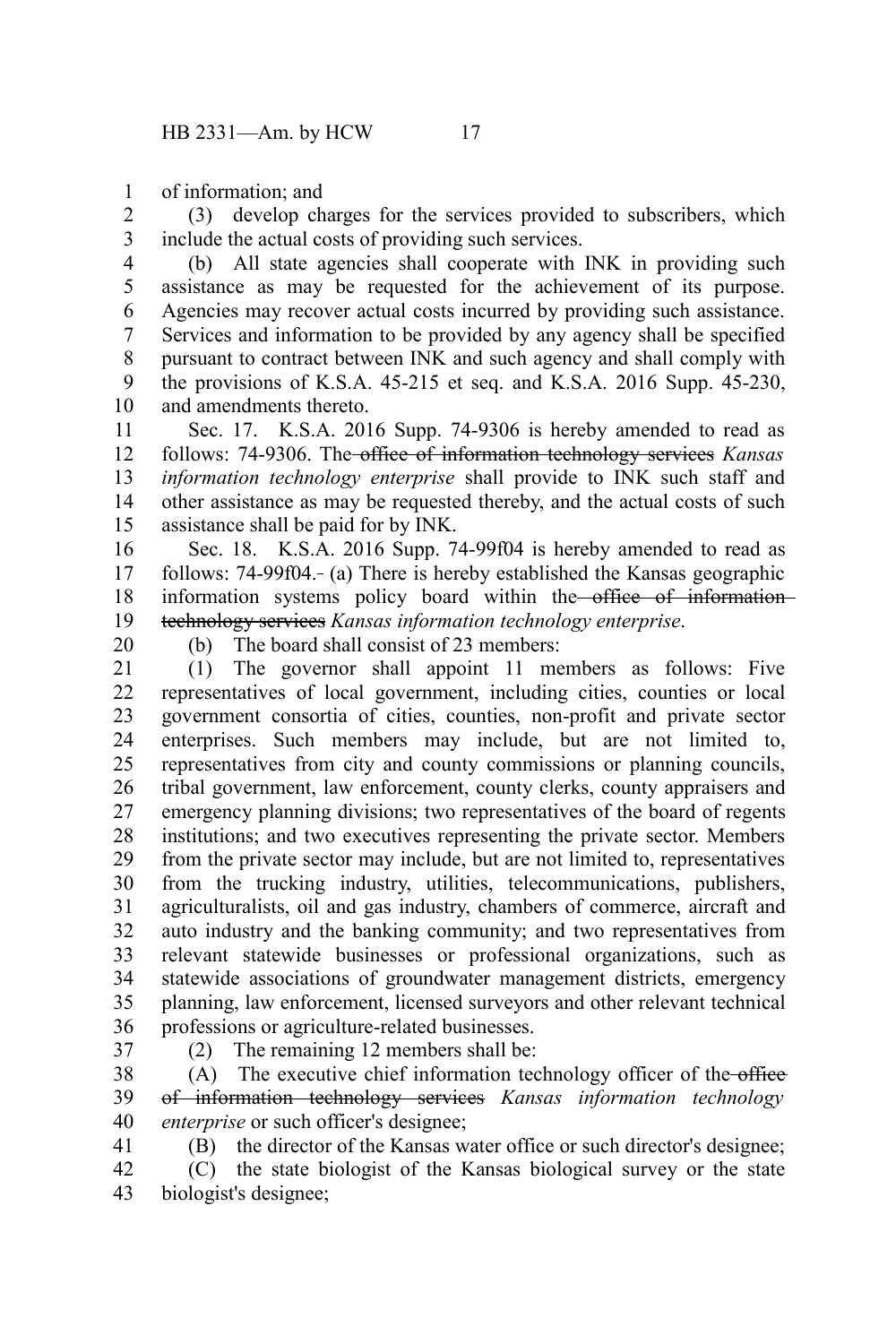(D) the state geologist of the Kansas geological survey or the state geologist's designee; 1 2

(E) the executive director of the Kansas historical society or such executive director's designee; 3 4

5

(F) the secretary of agriculture or such secretary's designee;

(G) the secretary of health and environment or such secretary's designee; 6 7

(H) the director of legislative research of the legislative research department or such director's designee; 8 9

(I) the secretary of revenue or such secretary's designee;

10 11 12

(J) the secretary of transportation or such secretary's designee; (K) the state librarian or such librarian's designee; and

(L) the executive director of the information network of Kansas or such executive director's designee. 13 14

(c) Members appointed by the governor under subsection (b)(1) shall be appointed for a four-year term and until such member's successors are appointed and qualified, except as provided in subsection (d). Members not appointed by the governor under subsection (b)(1) shall serve consistent with their terms of office, employment or appointment. 15 16 17 18 19

(d) The governor may remove a member from the board for lack of attendance or lack of participation. 20 21

(e) The governor shall select a chairperson and vice-chairperson from among the members of the board who shall serve as chairperson and vicechairperson at the discretion of the governor. The board may elect other officers among its members and may establish any committees deemed necessary to discharge its duties.  $22$ 23 24 25 26

(f) Board members shall not receive compensation, subsistence allowance, mileage or associated expenses from the state. Officers or employees of state agencies who serve on the board shall be authorized to serve on the board as part of their duties. 27 28 29 30

Sec. 19. K.S.A. 2016 Supp. 74-99f06 is hereby amended to read as follows: 74-99f06. (a) There is hereby established the office of state geographic information systems officer who shall be appointed by the governor and who shall serve in the office of information technology services *Kansas information technology enterprise*. 31 32 33 34 35

36

(b) The state geographic information systems officer shall:

(1) Implement Kansas one map, an enterprise statewide mapping strategy that: (A) Supports Kansas state entities and local governments as they foster economic vitality, manage resources, educate, save and restore the natural environment, advance health initiatives, ensure public safety and support science; and (B) enables state entities and local governments to better implement and coordinate policies and programs across Kansas; 37 38 39 40 41 42

(2) implement and maintain the Kansas data access and support 43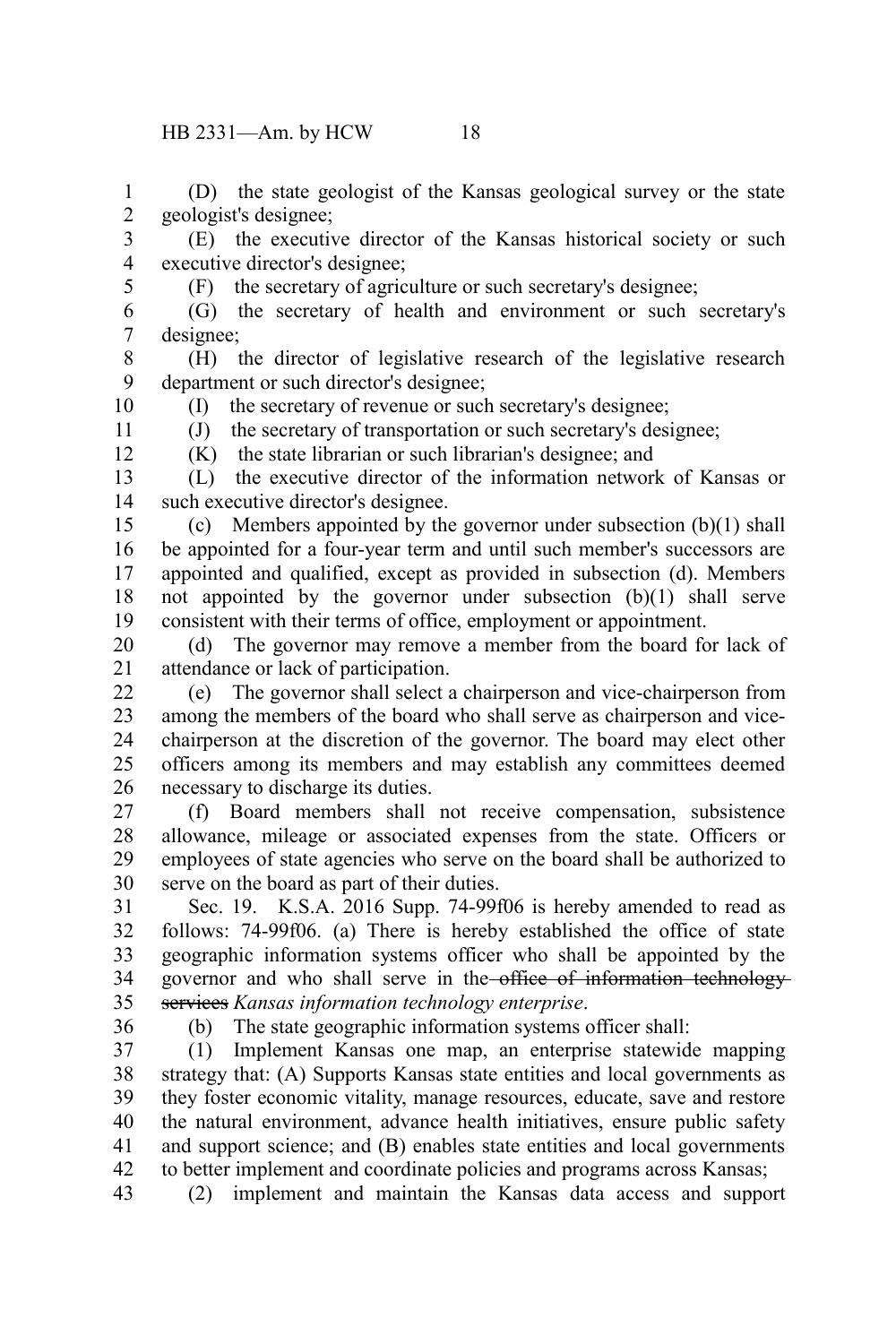center, an enterprise geospatial data clearinghouse to include a central store and catalog of Kansas data and mapping services available to all state entities and the public; 1 2 3

(3) recruit a technical committee and appoint the technical committee chair; 4 5

(4) provide oversight for the development of the Kansas one map program and monitor Kansas one map metrics; 6 7

(5) establish and manage a Kansas one map communications plan and provide for Kansas one map education; 8 9

(6) maintain a liaison relationship with state, federal, regional, county and municipal organizations; 10 11

(7) promote, advertise and market applications, capabilities, benefits and results of the Kansas one map program; 12 13

(8) assist in the identification and capturing of funding to support the Kansas one map program; and 14 15

(9) recommend to the executive chief information technology officer rules and regulations as may be necessary to implement the provisions of the Kansas one map act. 16 17 18

(c) The executive chief information technology officer may adopt rules and regulations to implement the provisions of the Kansas one map act. 19 20 21

Sec. 20. K.S.A. 2016 Supp. 74-99f08 is hereby amended to read as follows: 74-99f08. Funding for the Kansas data access and support center shall be continued through the office of information technology services *Kansas information technology enterprise* and shall be directed to the Kansas geological survey which currently houses and supports this function.  $22$ 23 24 25 26 27

Sec. 21. K.S.A. 2016 Supp. 75-3707e is hereby amended to read as follows: 75-3707e. As the infrastructure provider for information technology for the state of Kansas, the office of information technology services *Kansas information technology enterprise* must insure the highest level of information security and privacy in order to protect law enforcement, state agencies and the citizens of Kansas. Toward this objective, the department of administration or the office of information technology services *Kansas information technology enterprise* shall require as a condition of employment that individuals who have unescorted physical access to the data center, telecommunications facilities and other security sensitive areas as designated by the secretary of administration or the executive chief information technology officer be fingerprinted, and such fingerprints shall be submitted to the Kansas bureau of investigation and to the federal bureau of investigation for the purposes of verifying the identity of such individuals and obtaining records of criminal arrests and convictions. 28 29 30 31 32 33 34 35 36 37 38 39 40 41 42 43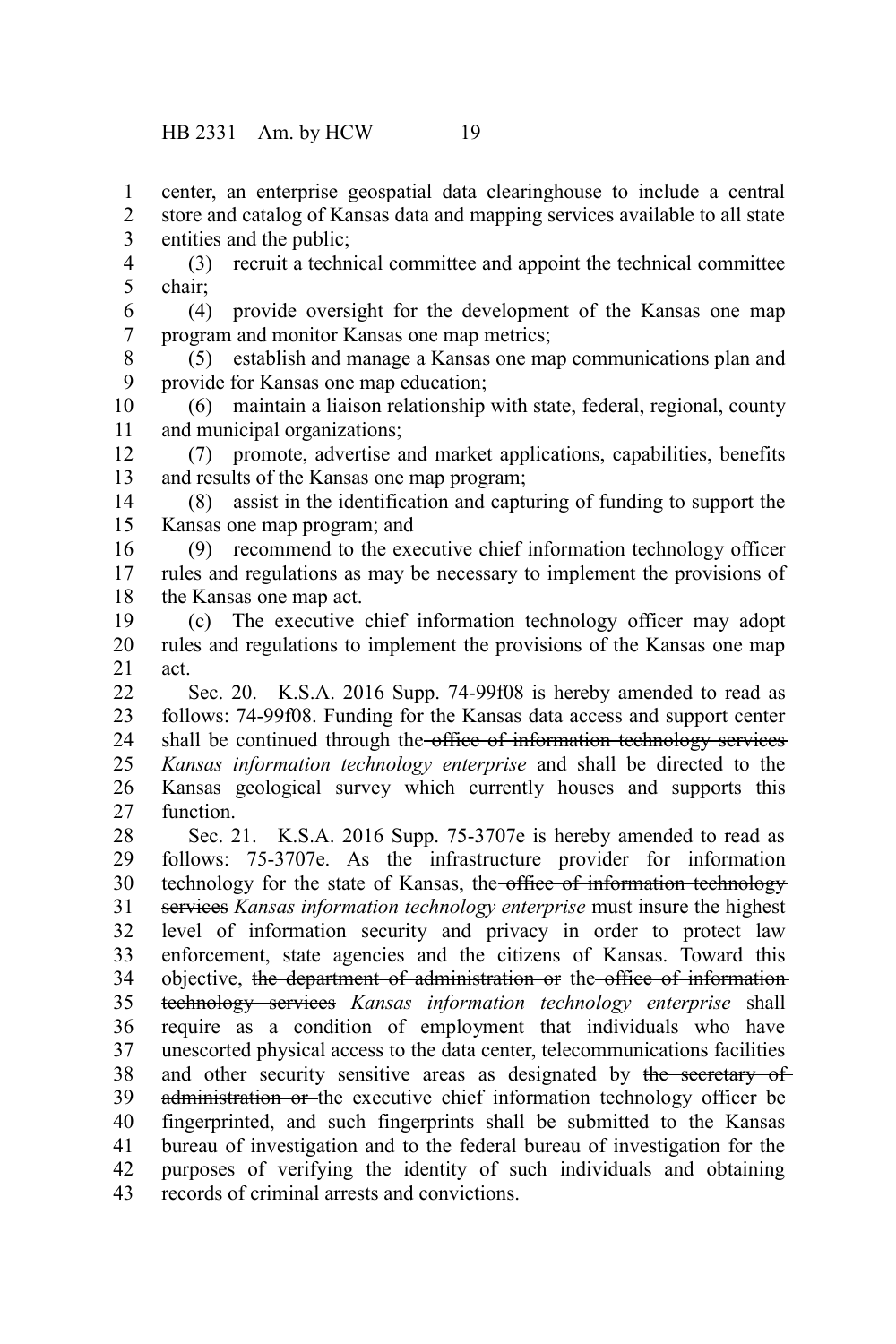Sec. 22. K.S.A. 2016 Supp. 75-4701 is hereby amended to read as follows: 75-4701. (a) There is hereby established an office of information technology services *the Kansas information technology enterprise*, the head of which shall be the executive chief information technology officer. The executive chief information technology officer shall administer the office of information technology services *Kansas information technology enterprise*. The division of information systems and communications and the office of the director of information systems and communications, created by this section prior to its amendment by this act, are hereby abolished. 1 2 3 4 5 6 7 8 9 10

(b) The executive chief information technology officer shall be in the unclassified service under the Kansas civil service act and shall be appointed by the governor. 11 12 13

(c) There are hereby established, within the office of information technology services *Kansas information technology enterprise*, the offices of the deputy director of information systems and the deputy director of telecommunications who shall be appointed by the executive chief information technology officer and shall be in the unclassified service under the Kansas civil service act. The deputy director of information systems and the deputy director of telecommunications shall have such powers, duties and functions as are prescribed by the executive chief information technology officer. 14 15 16 17 18 19 20 21 22

Sec. 23. K.S.A. 2016 Supp. 75-4703 is hereby amended to read as follows: 75-4703. *(a)* The executive chief information technology officer may adopt rules and regulations as provided in K.S.A. 2016 Supp. 75- 4718, and amendments thereto, relating to the following: 23 24 25 26

 $\left(\frac{a}{a}\right)$  Establishment of rates and charges for services performed by the office of information technology services *Kansas information technology enterprise* for any other division, department, state agency or governmental unit. Such rates and charges shall be maintained by a cost system in accordance with generally accepted accounting principles. In determining cost rates for billing to agencies or governmental units, overhead expenses shall include but not be limited to light, heat, power, insurance, labor and depreciation. Billings shall include direct and indirect costs and shall be based on the foregoing cost accounting practices. 27 28 29 30 31 32 33 34 35

(b)*(2)* For determination of priorities for services performed by the office of information technology services *Kansas information technology enterprise*, including authority to decline new projects under specified conditions. 36 37 38 39

(c)*(3)* Specification of standards for submission of data to be processed by the office of information technology services *Kansas information technology enterprise* and the programs for processing the data, including authority to decline to process computer programs and 40 41 42 43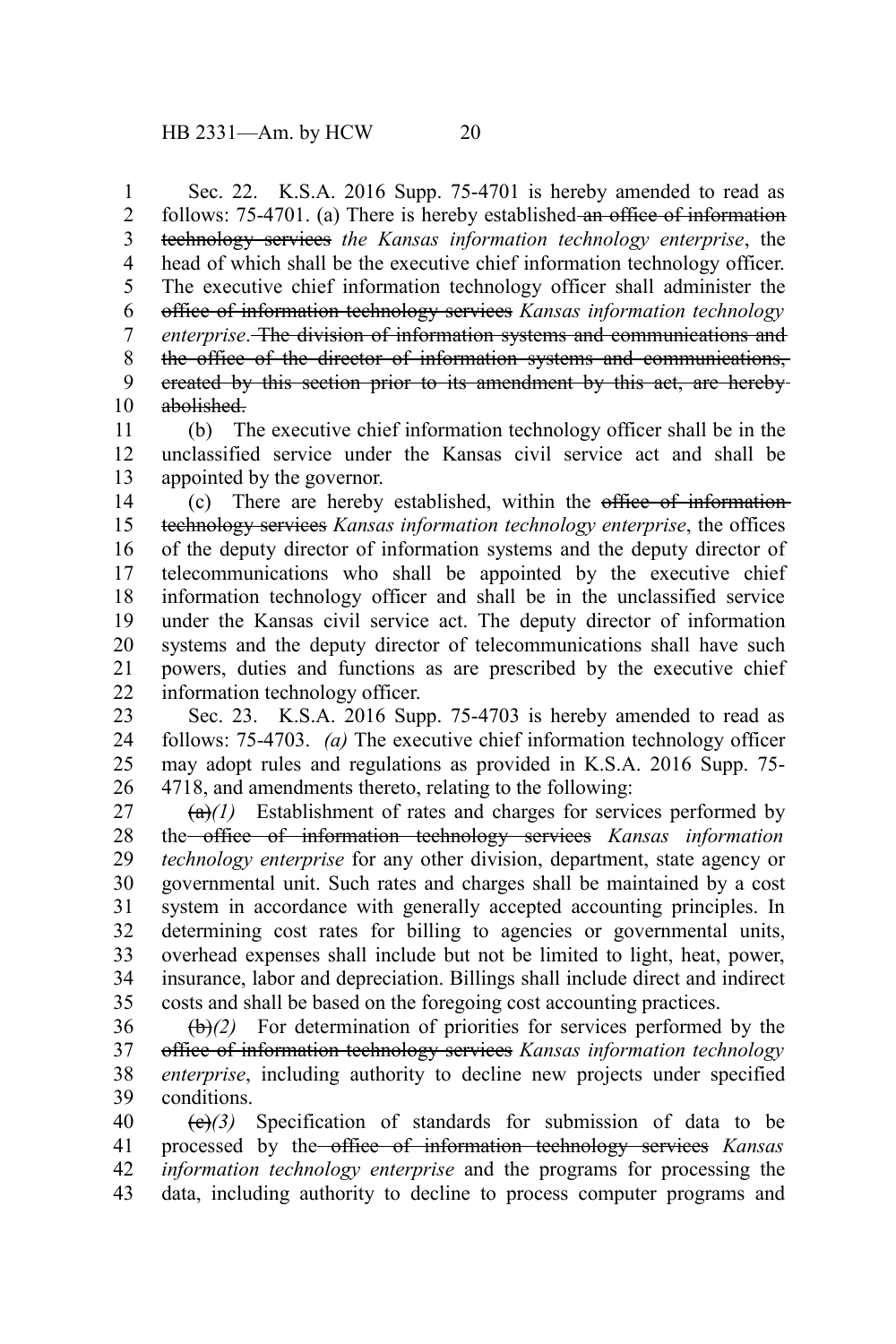projects not conforming to published standards. Such standards shall be consistent with the standards and policies adopted by the information technology executive council under K.S.A. 2016 Supp. 75-7203, and amendments thereto. 1 2 3 4

(d)*(4)* Specification of standards and measures relating to security, confidentiality and availability of data processed by the office of information technology services *Kansas information technology enterprise*. Such standards and measures shall be consistent with the standards and policies adopted by the information technology executive council under K.S.A. 2016 Supp. 75-7203, and amendments thereto. 5 6 7 8 9 10

*(b) The executive chief information technology officer shall adopt rules and regulations that establish a system of prioritization of agency information technology projects prior to July 1, 2018.*  11 12 13

Sec. 24. K.S.A. 2016 Supp. 75-4704 is hereby amended to read as follows: 75-4704. Under the supervision of the executive chief information technology officer, the office of information technology services *Kansas information technology enterprise* shall provide data processing and application hosting services for other divisions, departments and agencies of the state, and shall make charges for such services in accordance with the cost system established under K.S.A. 75-4703, and amendments thereto. The furnishing of data processing services and application hosting by the office of information technology services *Kansas information technology enterprise* shall be a transaction to be settled in accordance with the provisions of K.S.A. 75-5516, and amendments thereto. All receipts for sales of services shall be deposited in the *Kansas* information technology *enterprise* fund created under K.S.A. 75-4715 *section 11*, and amendments thereto. The provisions of K.S.A. 75-4215, and amendments thereto, shall apply to the *Kansas* information technology *enterprise* fund to the extent not in conflict with this act. 14 15 16 17 18 19 20 21 22 23 24 25 26 27 28 29

Sec. 25. K.S.A. 2016 Supp. 75-4704a is hereby amended to read as follows: 75-4704a. (a) Transfers to the information technology reserve fund shall be made from the information technology fund on a monthly basis and the amounts thereof shall be determined by the executive chief information technology officer as charges for depreciation and obsolescence of the office of information technology services *Kansas information technology enterprise* equipment and programs according to generally accepted accounting principles prescribed by the director of accounts and reports. All recoveries from the sale of surplus, obsolete or unused equipment or of other expenditures from the *Kansas* information technology *enterprise* fund shall be remitted to the state treasurer in accordance with the provisions of K.S.A. 75-4215, and amendments thereto. Upon receipt of each such remittance, the state treasurer shall deposit the entire amount in the state treasury to the credit of the 30 31 32 33 34 35 36 37 38 39 40 41 42 43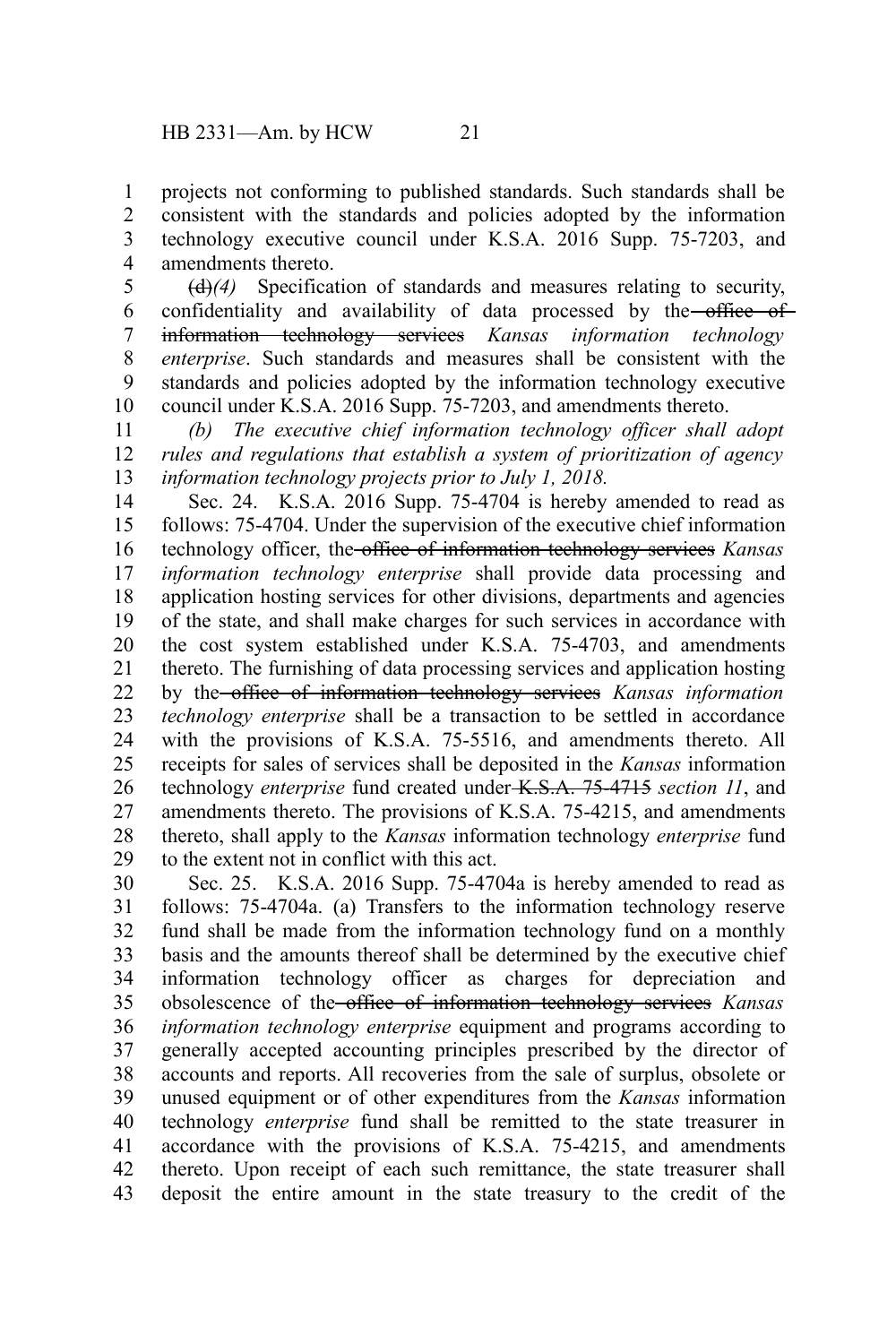information technology reserve fund. The director of accounts and reports shall transfer each month the amount so determined. No such transfer shall constitute a charge against or decrease in any expenditure limitation then in effect on the information technology fund under any appropriations act of the legislature. 1 2 3 4 5

(b) Expenditures from the information technology reserve fund may be made for equipment and programs needed for the operation of the office of information technology services *Kansas information technology enterprise*. 6 7 8 9

Sec. 26. K.S.A. 2016 Supp. 75-4704b is hereby amended to read as follows: 75-4704b. Appropriations may be made for capital outlay and other expenses to carry out the purpose of the office of informationtechnology services *Kansas information technology enterprise* for the same period as is authorized by K.S.A. 46-155, and amendments thereto, for capital improvements. The executive chief information technology officer may enter into multiple year lease or acquisition contracts, subject to state purchasing laws not in conflict with the foregoing authorization and so long as such contracts do not extend beyond the appropriation periods, limitations and restrictions therefor. 10 11 12 13 14 15 16 17 18 19

Sec. 27. K.S.A. 2016 Supp. 75-4705 is hereby amended to read as follows: 75-4705. (a) Central processing of data by computer, for all divisions, departments and agencies of the state shall be performed by the office of information technology services *Kansas information technology enterprise* under the supervision of the executive chief information technology officer. No other division, department or agency of the state shall perform central processing computer functions or control or possess any central processing unit of a computer, except as otherwise provided in this section. 20 21 22 23 24 25 26 27 28

(b) With the approval of the executive chief information technology officer, any division, department or agency of the state may possess and operate central processing units of a computer if the same are adjunct to the central processing computer unit or units of the office of information technology services *Kansas information technology enterprise*. 29 30 31 32 33

(c) Data to be centrally processed by the office of information technology services *Kansas information technology enterprise* shall be prepared for such processing by the division, department or agency of the state requesting the same to be processed in accordance with rules and regulations adopted by the executive chief information technology officer as provided in K.S.A. 75-4703, and amendments thereto. Programs for processing the data of any division, department or agency of the state shall be prepared by such division, department or agency of the state in accordance with standards prescribed by rules and regulations adopted by the executive chief information technology officer as provided in K.S.A. 34 35 36 37 38 39 40 41 42 43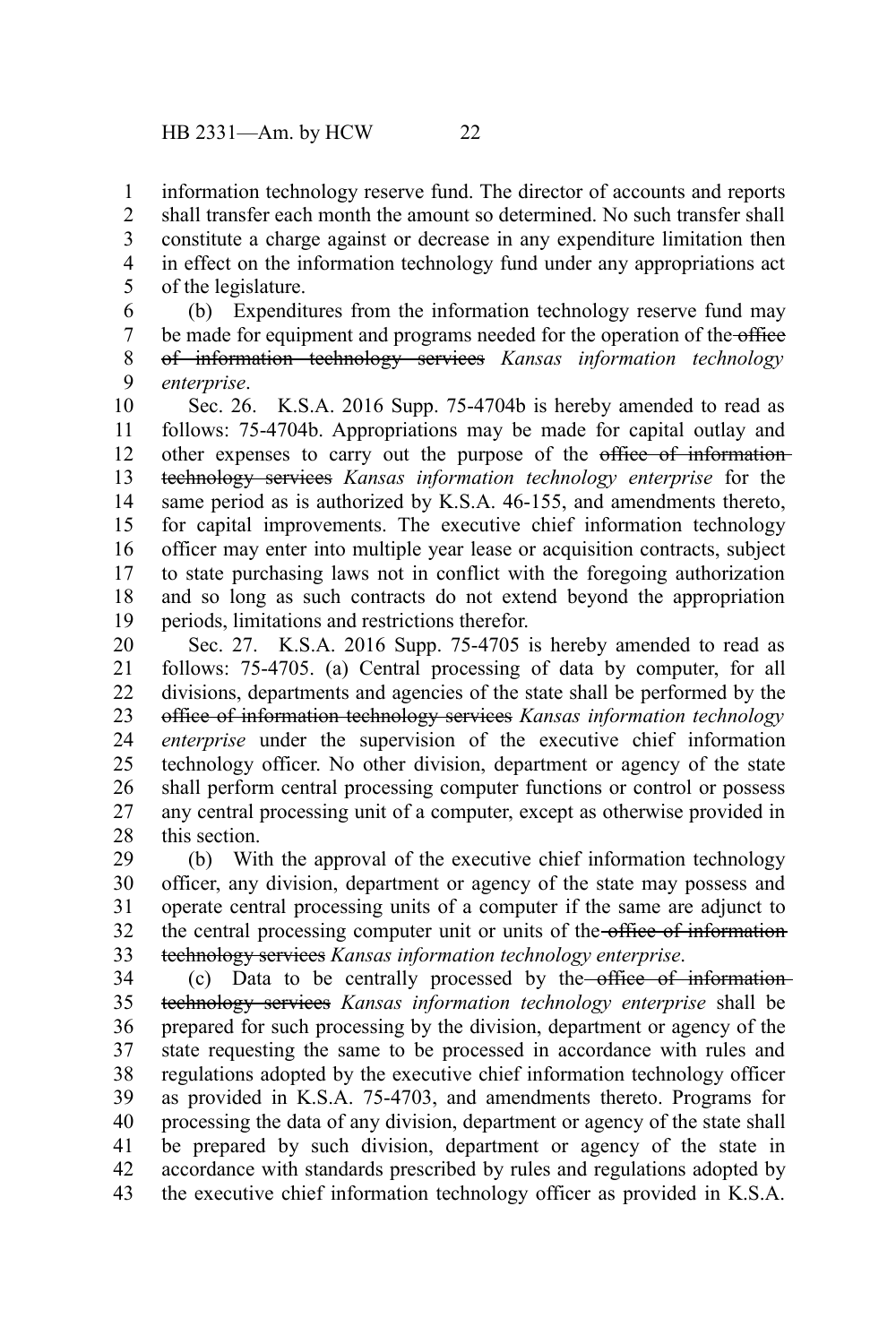75-4703, and amendments thereto. Notwithstanding the other provisions of this subsection, the office of information technology services *Kansas information technology enterprise* shall prepare data or programs, or provide technical consultation, when a division, department or agency of the state requests such service of the office of information technologyservices *Kansas information technology enterprise* and the executive chief 1 2 3 4 5 6

information technology officer. 7

(d) This section shall not apply to the universities under the jurisdiction and control of the state board of regents. 8 9

Sec. 28. K.S.A. 2016 Supp. 75-4709 is hereby amended to read as follows: 75-4709. (a) The executive chief information technology officer shall provide for and coordinate all telecommunications services for all divisions, departments and agencies of the state pursuant to policies established by the information technology executive council. The executive chief information technology officer shall have the authority to control the acquisition, retention and use of all telecommunications services for all divisions, departments and agencies of the state, and to develop and review plans and specifications for telecommunications services throughout the state. 10 11 12 13 14 15 16 17 18 19

(b) The executive chief information technology officer, when feasible, may enter into agreements with any entity defined in this subsection extending to such entity the use of state intercity telecommunications facilities and services under the control of the executive chief information technology officer. 20 21 22 23 24

25

As used in this subsection, an "entity" means:

(1) Any governmental unit, including any state agency, taxing subdivision of the state or municipality; or 26 27

(2) any hospital or nonprofit corporation which the executive chief information technology officer determines to be performing any state function on an ongoing basis through agreement or otherwise, or any function which will assist a governmental unit in attaining an objective or goal, bearing a valid relationship to powers and functions of such unit. 28 29 30 31 32

(c) Every record made, maintained or kept by the secretary of administration or the division of information systems and communications, prior to the effective date of this act, shall be maintained or kept by the executive chief information technology officer or the office of information technology services *Kansas information technology enterprise*, or any agency or instrumentality thereof, which relates to the acquisition, retention or use of telecommunications services provided to any division, department or agency of the state, state officer or governmental unit and which pertains to individually identifiable individuals using such telecommunication services shall constitute for purposes of the open records act a record of the division, department or agency of the state, state 33 34 35 36 37 38 39 40 41 42 43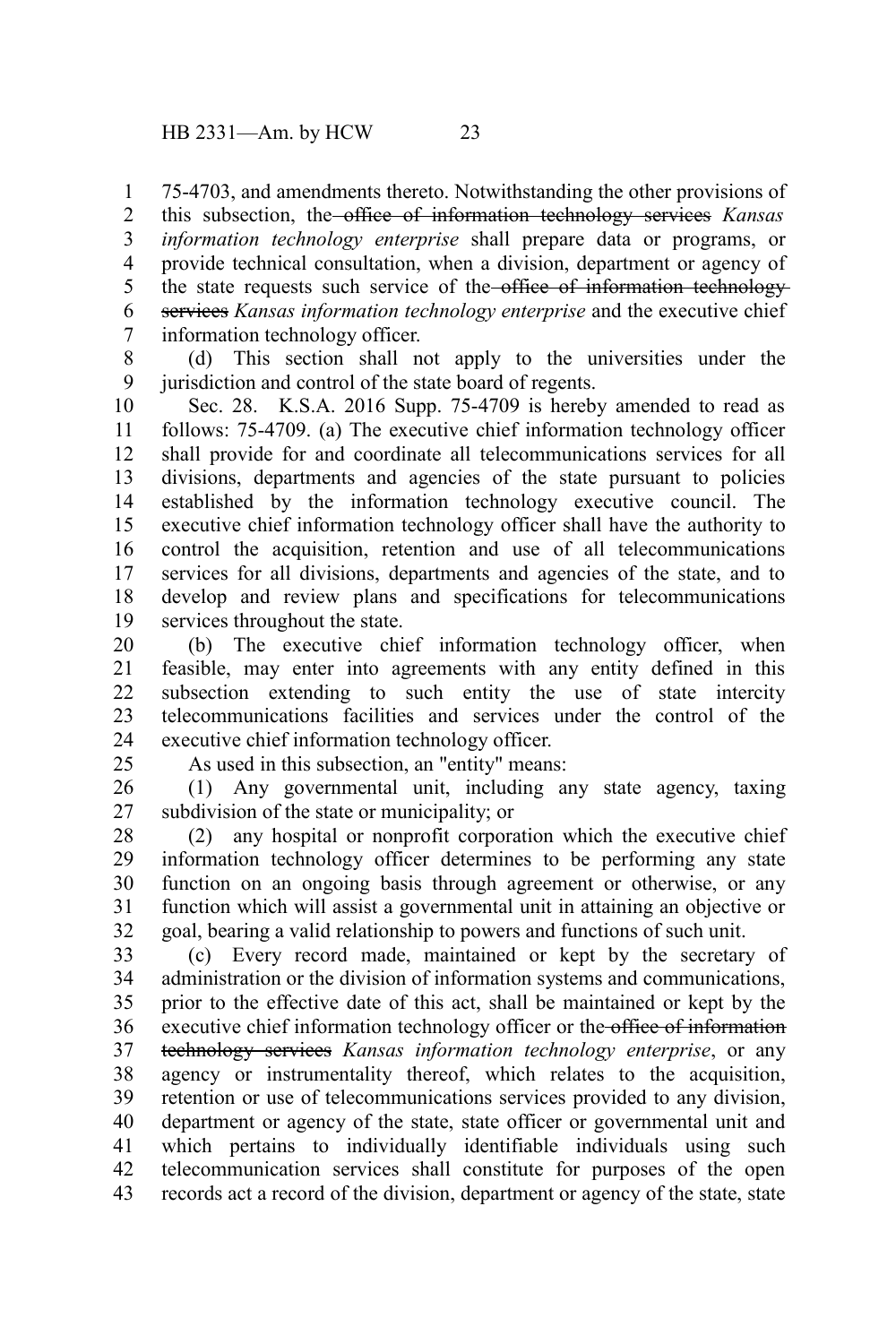officer or governmental unit to which such records relate. The official custodian of such records for the purposes of the open records act shall be the official custodian of the records of such division, department or agency of the state, state officer or governmental unit. 1 2 3 4

Sec. 29. K.S.A. 2016 Supp. 75-4718 is hereby amended to read as follows:  $75-4718$ .  $(a)$  The executive chief information technology officer shall submit to the governor proposed rules and regulations with respect to the manner of performance of any power or duty of the office of information technology services *Kansas information technology enterprise*, the execution of any business of such office and its relations to and business with other state agencies, appeals from the final decisions or final actions of the executive chief information technology officer, and such other matters as are provided by law. Before any such proposed rules and regulations are submitted to the governor, the same shall have received the approval required by K.S.A. 77-420, and amendments thereto, the attorney general shall have made the finding required by K.S.A. 77-420, and amendments thereto, and the executive chief information technology officer shall have held the hearing thereon required by K.S.A. 77-421, and amendments thereto. The governor shall either approve, modify and approve or reject any such proposed rules and regulations. The executive chief information technology officer shall adopt such rules and regulations so approved or so modified and approved by the governor. 5 6 7 8 9 10 11 12 13 14 15 16 17 18 19 20 21 22

(b) All rules and regulations, orders and directives of the secretary of administration, the department of administration, the director of information systems and communications, or the division of information systems and communications which relate to the powers, duties and functions transferred from the director of information systems and communications and the division of information systems and communications of the department of administration to the executive chief information technology officer and office of information technology services by this act and which are in effect on the effective date of this act shall continue to be effective and shall be deemed to be rules andregulations, orders and directives of the executive chief information technology officer and office of information technology services until revised, amended, revoked or nullified pursuant to law. 23 24 25 26 27 28 29 30 31 32 33 34 35

Sec. 30. K.S.A. 2016 Supp. 75-4719 is hereby amended to read as follows: 75-4719. For the purpose of preparation of the governor's budget report and related legislative measure or measures for submission to the legislature, the office of information technology services *Kansas information technology enterprise*, established in K.S.A. 75-4701, and amendments thereto, shall be considered a separate state agency and shall be titled for such purpose as the "office of information technologyservices*Kansas information technology enterprise*." The budget estimates 36 37 38 39 40 41 42 43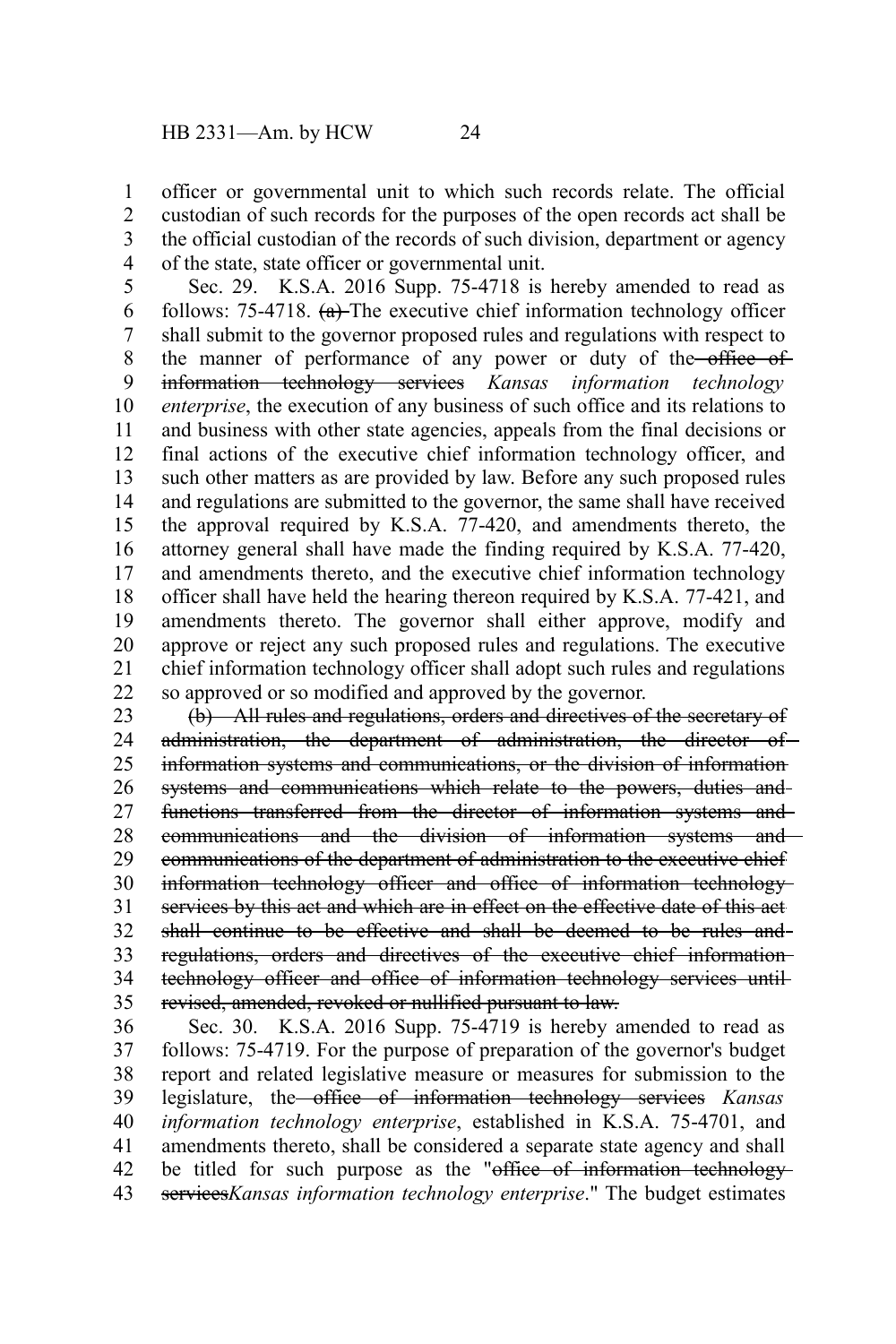and requests of such office shall be presented as from a state agency separate from the department of administration, and such separation shall be maintained in the budget documents and reports prepared by the director of the budget and the governor, or either of them, including all related legislative reports and measures submitted to the legislature. 1 2 3 4 5

Sec. 31. K.S.A. 2016 Supp. 75-6512 is hereby amended to read as follows: 75-6512. (a) Subject to the provisions of appropriations acts, the secretary of administration is hereby authorized to establish and administer a cafeteria plan pursuant to the provisions of section 125 of the federal internal revenue code of 1986 which shall be available to persons who are officers or employees of the state and who are qualified to participate in the state health care benefits program and which shall include, but not be limited to, provisions under which such officers and employees may agree to receive reduced compensation and: (1) Have the state's contribution under K.S.A. 75-6508, and amendments thereto, cover costs of dependent benefit coverage or other benefits under the state health care benefits program which would otherwise be payable by such officers and employees; and (2) receive benefits under the state employee dependent care assistance program under K.S.A. 75-6520, and amendments thereto. 6 7 8 9 10 11 12 13 14 15 16 17 18 19

(b) Any reduction in compensation for any person pursuant to any such cafeteria plan shall not reduce the compensation of such person for purposes of the employment security law, workers compensation act or the purposes of determining contributions and benefits under the Kansas public employees retirement system or any retirement system administered by the board of trustees of the Kansas public employees retirement system. 20 21 22 23 24 25

(c) Implementation of any such cafeteria plan and any additions or deletions thereto shall be subject to approval of the secretary of administration and the office of information technology services *Kansas information technology enterprise* to assure adequate data processing resources therefor within the office of information technology services *Kansas information technology enterprise*. 26 27 28 29 30 31

Sec. 32. K.S.A. 2016 Supp. 75-7201 is hereby amended to read as follows: 75-7201. As used in K.S.A. 2016 Supp. 75-7201 through 75- 7212, *and sections 9 through 13,* and amendments thereto: 32 33 34

(a) *"Cabinet agency" means the: (1) Department of administration; (2) department of revenue; (3) department of commerce; (4) department of labor; (5) department of health and environment; (6) Kansas department for aging and disability services; (7) Kansas department for children and families; (8) department of corrections; (9) adjutant general; (10) Kansas highway patrol; (11) Kansas department of agriculture; (12) Kansas department of wildlife, parks and tourism; and (13) department of transportation.* 35 36 37 38 39 40 41 42

*(b)* "Cumulative cost" means the total expenditures, from all sources, 43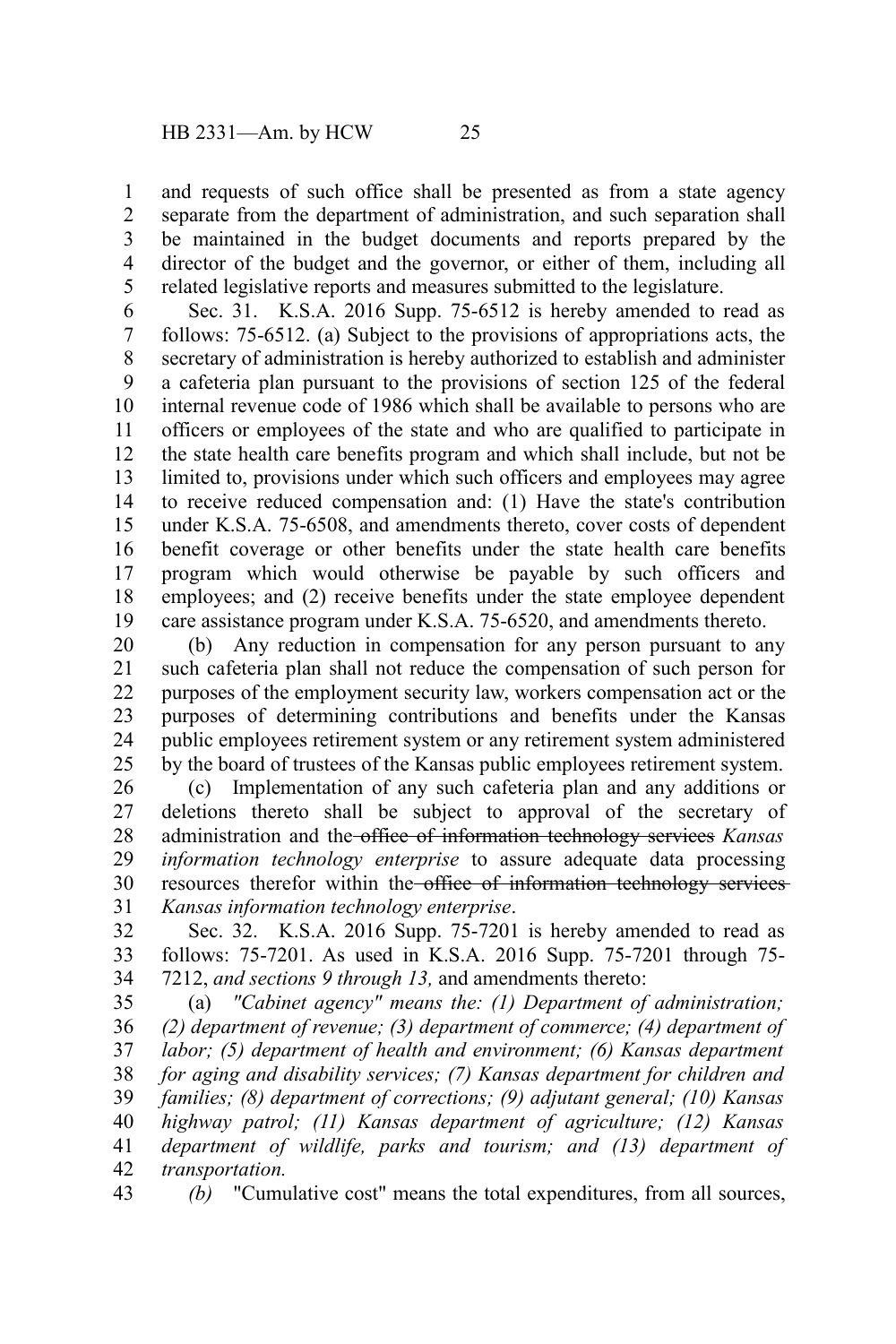for any information technology project by one or more state agencies to meet project objectives from project start to project completion or the date and time the project is terminated if it is not completed. 1 2 3

(b) *(c)* "Executive *branch* agency" means any state agency in the executive branch of government *the state of Kansas, but shall not include elected office agencies***{, the Kansas public employees retirement system}** *or regents' institutions*. 4 5 6 7

(c) *(d)* "Information technology project" means a project for a major computer, telecommunications or other information technology improvement with an estimated cumulative cost of \$250,000 or more and includes any such project that has proposed expenditures for: (1) New or replacement equipment or software; (2) upgrade improvements to existing equipment and any computer systems, programs or software upgrades therefor; or (3) data or consulting or other professional services for such a project. 8 9 10 11 12 13 14 15

(d) *(e)* "Information technology project change or overrun" means any of the following: 16 17

(1) Any change in planned expenditures for an information technology project that would result in the total authorized cost of the project being increased above the currently authorized cost of such project by more than either \$1,000,000 or 10% of such currently authorized cost of such project, whichever is lower; 18 19 20 21 22

(2) any change in the scope of an information technology project, as such scope was presented to and reviewed by the joint committee or the chief information technology officer to whom the project was submitted pursuant to K.S.A. 2016 Supp. 75-7209, and amendments thereto; or 23 24 25 26

(3) any change in the proposed use of any new or replacement information technology equipment or in the use of any existing information technology equipment that has been significantly upgraded. 27 28 29

(e) *(f)* "Joint committee" means the joint committee on information technology. 30 31

(f) *(g)* "Judicial agency" means any state agency in the judicial branch of government. 32 33

(g) *(h)* "Legislative agency" means any state agency in the legislative branch of government. 34 35

(h) *(i)* "Project" means a planned series of events or activities that is intended to accomplish a specified outcome in a specified time period, under consistent management direction within a state agency or shared among two or more state agencies, and that has an identifiable budget for anticipated expenses. 36 37 38 39 40

 $(i)$  (i) "Project completion" means the date and time when the head of a state agency having primary responsibility for an information technology project certifies that the improvement being produced or altered under the 41 42 43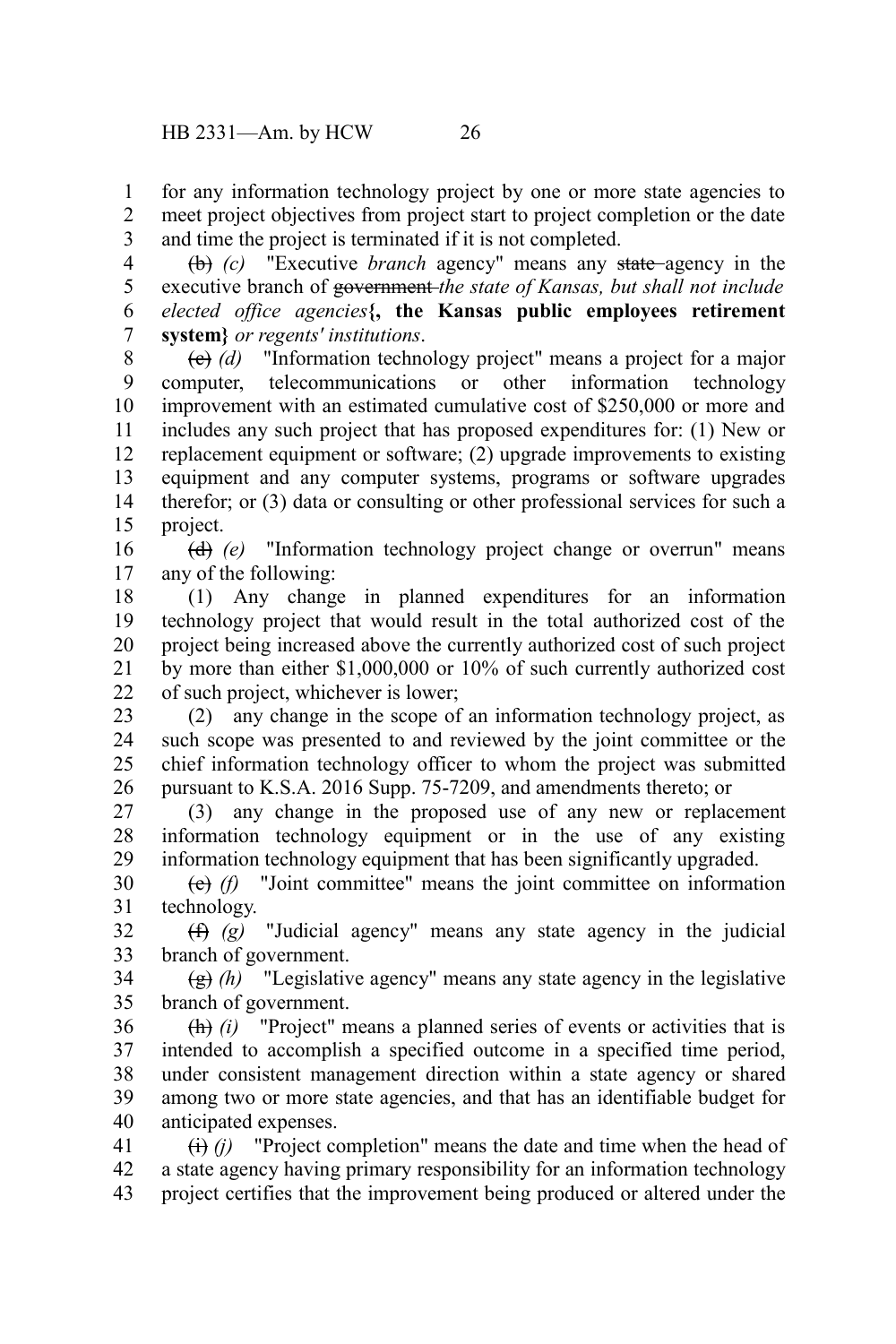project is ready for operational use. 1

 $\leftrightarrow$  (i) *(k)* "Project start" means the date and time when a state agency begins a formal study of a business process or technology concept to assess the needs of the state agency, determines project feasibility or prepares an information technology project budget estimate under K.S.A. 2016 Supp. 75-7209, and amendments thereto. 2 3 4 5 6

(k) *(l)* "State agency" means any state office or officer, department, board, commission, institution or bureau, or any agency, division or unit thereof. 7 8 9

Sec. 33. K.S.A. 2016 Supp. 75-7202 is hereby amended to read as follows: 75-7202. (a) There is hereby established the information technology executive council which shall be attached to the office of information technology services *Kansas information technology enterprise* for purposes of administrative functions. 10 11 12 13 14

(b) The council shall be composed of 17 voting members as follows: The secretary of administration; two cabinet agency heads; one noncabinet agency head; the director of the budget; the executive chief information technology officer; the legislative chief information technology officer; the judicial chief information technology officer and the judicial administrator of the Kansas supreme court; the executive director of the Kansas board of regents; the commissioner of education; two representatives of cities; two representatives of counties; the network manager of the information network of Kansas (INK); and one representative from the private sector who is a chief executive officer or chief information technology officer. The chief information technology architect shall be a nonvoting member of the council. The two cabinet agency heads, the noncabinet agency head, the representatives of cities, the representatives of counties and the representative from the private sector shall be appointed by the governor for a term not to exceed 18 months. Upon expiration of an appointed member's term, the member shall continue to hold office until the appointment of a successor. Nonappointed members shall serve ex officio. 15 16 17 18 19 20 21 22 23 24 25 26 27 28 29 30 31

(c) The chairperson of the council shall be drawn from the chief information technology officers, with each chief information technology officer serving a one-year term. The term of chairperson shall rotate among the chief information technology officers on an annual basis. 32 33 34 35

(d) The council shall hold meetings and hearings in the city of Topeka or at such other places as the council designates, on call of the chairperson or on request of four or more members. 36 37 38

(e) Members of the council may not appoint an individual to represent them on the council and only members of the council may vote. 39 40

(f) Members of the council shall receive mileage, tolls and parking as provided in K.S.A. 75-3223, and amendments thereto, for attendance at any meeting of the council or any subcommittee meeting authorized by the 41 42 43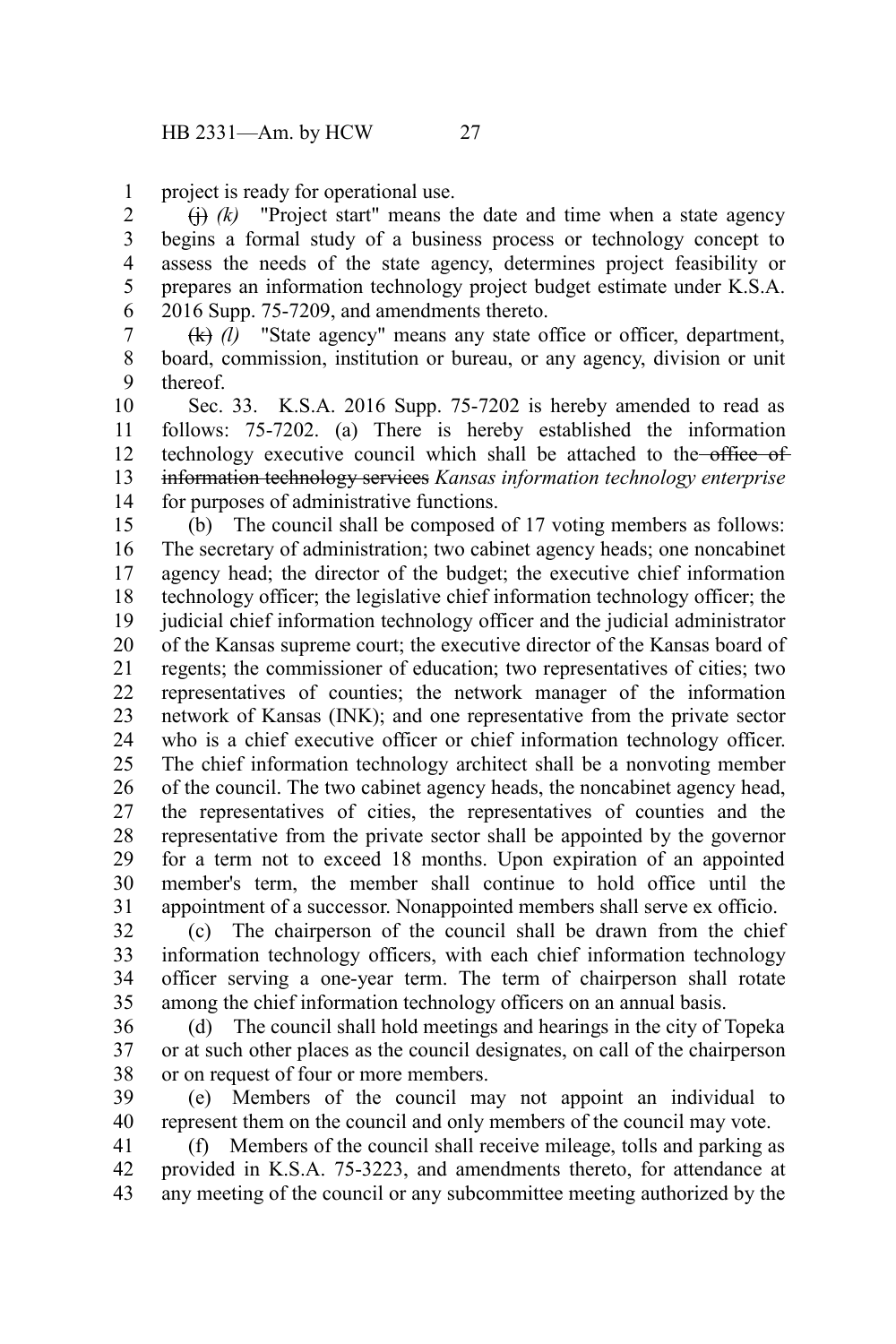council. 1

Sec. 34. K.S.A. 2016 Supp. 75-7204 is hereby amended to read as follows: 75-7204. (a) There is hereby established, within and as a part of the office of information technology services *Kansas information technology enterprise*, the position of chief information technology architect whose duties shall be performed under the supervision of the executive chief information technology officer. 2 3 4 5 6 7

*(1)* The chief information technology architect shall be in the unclassified service under the Kansas civil service act, shall be appointed by the executive chief information technology officer, subject to approval of the governor and shall receive compensation in an amount fixed by the executive chief information technology officer, subject to approval of the governor. 8 9 10 11 12 13

*(2) The position of chief information technology architect may also be filled by the Kansas information technology enterprise architecture and standards committee, which shall be appointed by the executive chief information technology officer. If the chief information technology architect position is filled by the committee, no compensation shall be available to committee members.* 14 15 16 17 18 19

20

42

(b) The chief information technology architect shall:

(1) Propose to the information technology executive council: (A) Information technology resource policies and procedures and project management methodologies for all state agencies; (B) an information technology architecture, including telecommunications systems, networks and equipment, that covers all state agencies; (C) standards for data management for all state agencies; and (D) a strategic information technology management plan for the state; 21 22 23 24 25 26 27

(2) serve as secretary to the information technology executive council; and 28 29

(3) perform such other functions and duties as provided by law or as directed by the executive chief information technology officer. 30 31

Sec. 35. K.S.A. 2016 Supp. 75-7205 is hereby amended to read as follows: 75-7205. (a) There is hereby established within and as a part of the office of information technology services *Kansas information technology enterprise* the position of executive chief information technology officer. The executive chief information technology officer shall be in the unclassified service under the Kansas civil service act, shall be appointed by the governor, and shall receive compensation in an amount fixed by the governor. The executive chief information technology officer shall maintain a presence in any cabinet established by the governor and shall report to the governor. 32 33 34 35 36 37 38 39 40 41

(b) The executive chief information technology officer shall:

(1) Review and consult with each executive *branch* agency regarding 43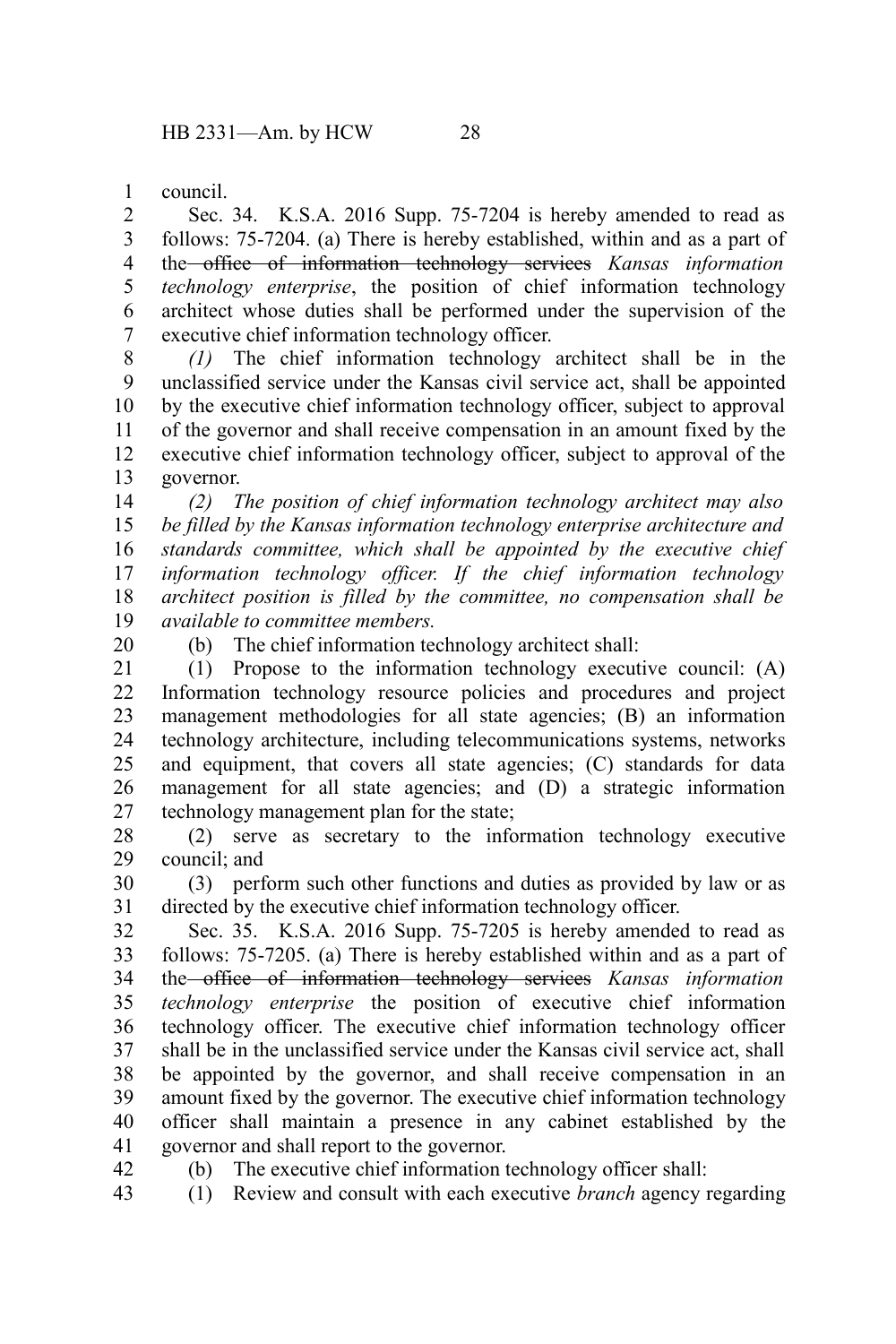information technology plans, deviations from the state information technology architecture, information technology project estimates and information technology project changes and overruns submitted by such agency pursuant to K.S.A. 2016 Supp. 75-7209, and amendments thereto, to determine whether the agency has complied with: (A) The information technology resource policies and procedures and project management methodologies adopted by the information technology executive council; (B) the information technology architecture adopted by the information technology executive council; (C) the standards for data management adopted by the information technology executive council; and (D) the strategic information technology management plan adopted by the information technology executive council; 1 2 3 4 5 6 7 8 9 10 11 12

(2) report to the *individual or committee serving as the* chief information technology architect all deviations from the state information architecture that are reported to the executive information technology officer by executive *branch* agencies; 13 14 15 16

(3) submit recommendations to the division of the budget as to the technical and management merit of information technology project estimates and information technology project changes and overruns submitted by executive *branch* agencies pursuant to K.S.A. 2016 Supp. 75-7209, and amendments thereto, based on the determinations made pursuant to subsection  $(b)(1)$ ; 17 18 19 20 21 22

(4) monitor executive *branch* agencies' compliance with: (A) The information technology resource policies and procedures and project management methodologies adopted by the information technology executive council; (B) the information technology architecture adopted by the information technology executive council; (C) the standards for data management adopted by the information technology executive council; and (D) the strategic information technology management plan adopted by the information technology executive council; 23 24 25 26 27 28 29 30

(5) coordinate implementation of new information technology among executive *branch* agencies and with the judicial and legislative chief information technology officers; 31 32 33

(6) designate the ownership of information resource processes and the lead agency for implementation of new technologies and networks shared by multiple agencies within the executive branch of state government; 34 35 36

*(7) review, coordinate and approve all appropriate executive branch information technology expenditures pursuant to section 10, and amendments thereto;* 37 38 39

*(8) manage and order executive branch information technology systems and employees in a uniform, efficient and cost-effective manner;* 40 41

*(9) deliver information technology services to the executive branch agencies through information technology systems, to further the priorities* 42 43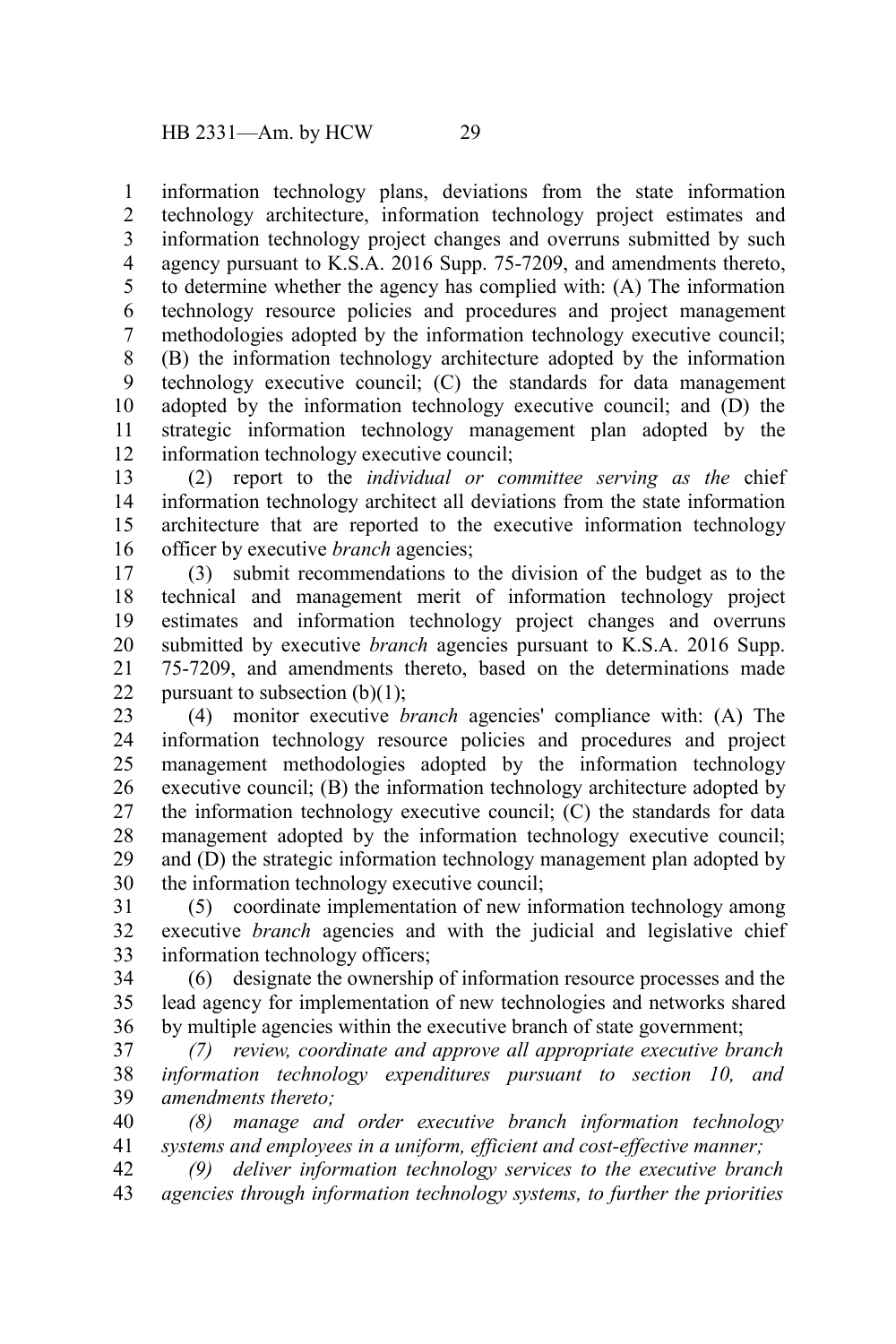HB 2331—Am. by HCW 30

*of service, effectiveness, prevention of fraud and abuse and adaptation to developing technologies;*  1 2

*(10) on or before the first day of the regular legislative session, shall submit a report to the president of the senate and the speaker of the house of representatives, to be distributed to relevant standing and joint committees, and the Kansas legislative research department and the Kansas state library. Such report shall contain:* 3 4 5 6 7 8

*(A) A projected budget for the upcoming three fiscal years;*

*(B) fund balances and expenditures from the most recent fiscal year, with expenditures broken down by agency;* 9

*(C) a three-year strategic plan for technology for the state;*

*(D) performance measures for the enterprise;*

*(E) cost savings to the state achieved through implementation of standardized and consolidated information technology services;* 13 14

*(F) customer satisfaction ratings; and*

*(G) all other information the executive chief information technology officer deems relevant or necessary;* and 16 17

 $(7)(11)$  perform such other functions and duties as provided by law or as directed by the governor. 18 19

Sec. 36. K.S.A. 2016 Supp. 75-7224 is hereby amended to read as follows: 75-7224. (a) The board shall: 20 21

(1) Provide a program to facilitate the use of broadband technologybased video communication for distance learning and telemedicine by schools, libraries and hospitals;  $22$ 23 24

(2) transition schools, libraries and hospitals that have a direct KAN-ED connection as of January 1, 2012, to a commercially provided broadband internet connection no later than June 30, 2013. At the time a school, library or hospital has been transitioned off a KAN-ED connection, the board shall pay up to \$350 per month to such school, library or hospital for the cost of broadband service until June 30, 2013; 25 26 27 28 29 30

(3) provide the secretary of commerce any information necessary to conduct the needs assessment described in subsection (b); 31 32

(4) assist schools, libraries and hospitals to apply for federal grants to be used for purposes consistent with this act; and 33 34

(5) collect data regarding: 35

(A) Distance learning and telemedicine usage; and

(B) the volume of data accessed. 37

The board shall develop a methodology for updating and validating any data collected for periodic revisions of the program, standards and priorities. 38 39 40

(b) (1) The secretary of commerce shall facilitate the execution of the needs assessment and the creation of the report. The secretary shall contract with a third party that has expertise in telecommunications 41 42 43

10 11

12

15

36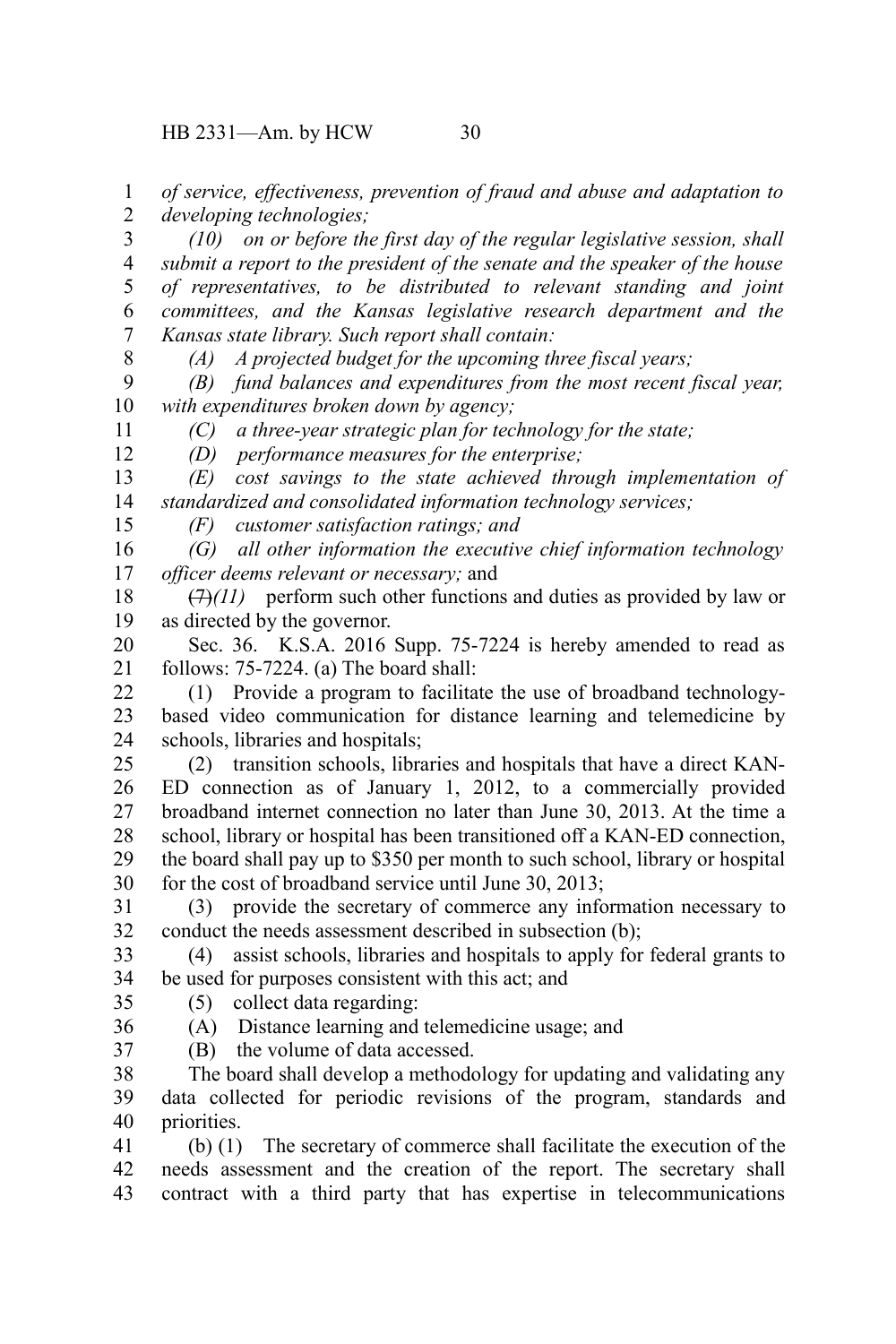services for educational institutions to conduct such needs assessment and create such report. 1 2

(2) The needs assessment shall include, for each school, library and hospital connected to the network as of January 1, 2012: Current and future broadband service and quality needs and a determination of all KAN-ED expenses for shared services or infrastructure, including any costs deferred by federal moneys, that are providing services and network connections. Based on the results of the needs assessment, the secretary of commerce, in coordination with the third party contractor, shall create a report that: (A) Compares the utilization, efficiency and effectiveness of KAN-ED to other similar programs in other states for schools, libraries and hospitals; (B) determines if the KAN-ED program, as of the effective date of this act, is worth its cost in terms of price, service, quality, needed network upgrades and increased utilization of broadband by schools, libraries and hospitals; (C) determines if there are alternative models or opportunities for broadband procurement by schools, libraries and hospitals; (D) determines if the services and applications offered by KAN-ED lead to full utilization of broadband technology by schools, libraries, hospitals and their surrounding communities; and (E) recommends any cost-effective broadband services that are available. 3 4 5 6 7 8 9 10 11 12 13 14 15 16 17 18 19 20

(3) The board shall reimburse the cost of conducting such needs assessment and report described in paragraph (2), not to exceed \$250,000. 21 22

(4) The results of such needs assessment and the report shall be submitted to the board on or before January 1, 2013. 23 24

(c) The board may request and receive assistance from any school, any library, any hospital, the state corporation commission, any other agency of the state or any telecommunications, cable or other communications services provider to gather necessary data to implement such program. 25 26 27 28 29

(d) The board shall establish: (1) Technical standards for operation and maintenance of the program; (2) the method of monitoring operations of the program; and (3) the method or methods of adjusting the program to reflect the needs of schools, libraries and hospitals as determined by the needs assessment or ongoing data collection for each such entity. Such standards and methods shall be included in the board's report to the legislature pursuant to K.S.A. 2016 Supp. 75-7226, and amendments thereto. 30 31 32 33 34 35 36 37

(e) Based on the findings of the needs assessments or collected data, the board shall develop a plan to: (1) Facilitate the use of broadband technology-based video communication for distance learning and telemedicine by schools, libraries and hospitals; and (2) transition schools, libraries and hospitals that have a direct KAN-ED connection as of January 1, 2012, to a commercially provided broadband internet 38 39 40 41 42 43